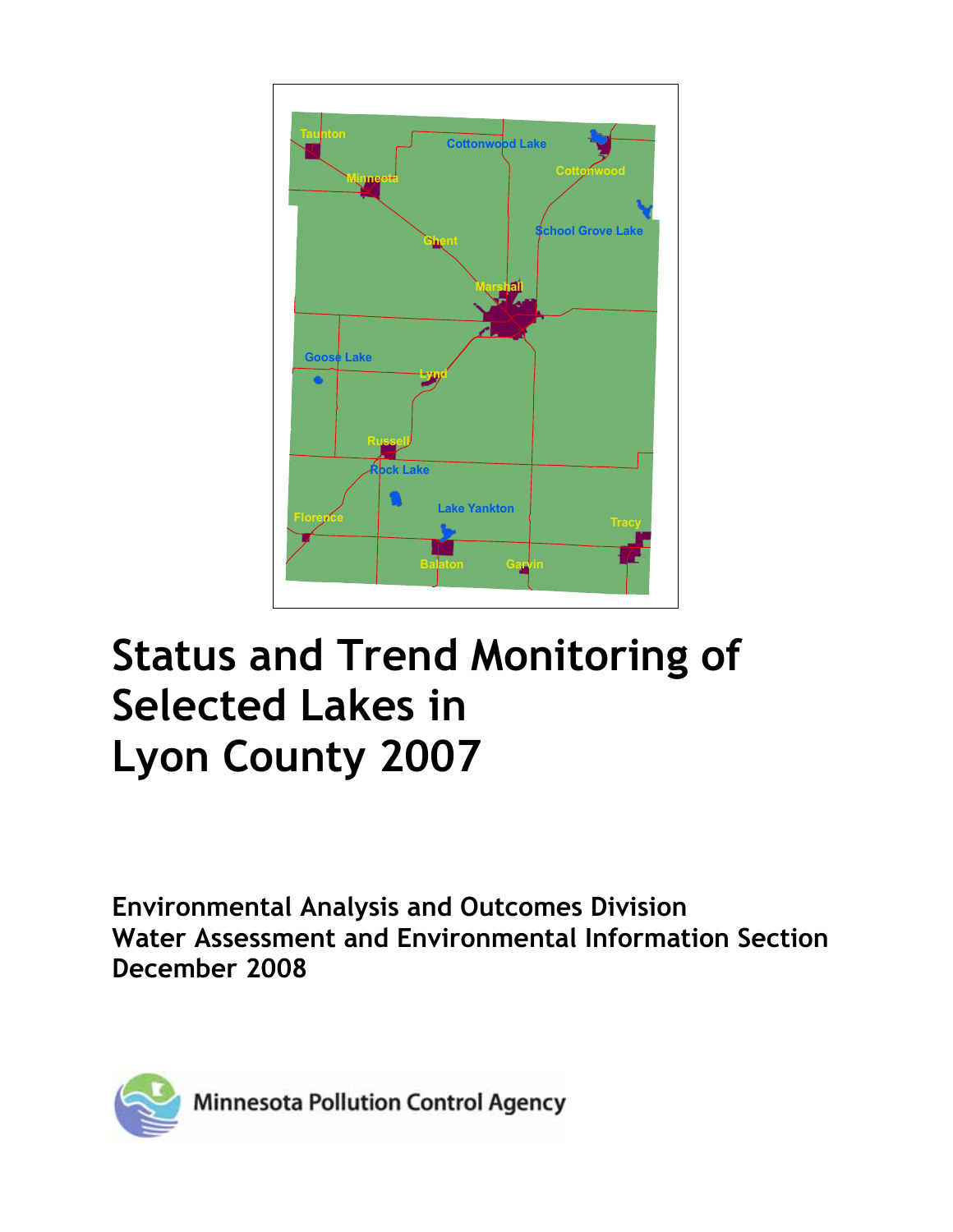Minnesota Pollution Control Agency 520 Lafayette Road North Saint Paul, MN 55155-4194 http://www.pca.state.mn.us 651-296-6300 or 800-657-3864 toll free TTY 651-282-5332 or 800-657-3864 toll free Available in alternative formats

#### Author

Kelly O'Hara

Lake Assessment Program 2007 Status and Trend Monitoring of Selected Lakes in Lyon County Minnesota Pollution Control Agency Environmental Analysis and Outcomes Division Water Assessment and Environmental Information Section

| Lake Name | Lake DOW# ID |
|-----------|--------------|
|-----------|--------------|

| School Grove | 42-0002 |
|--------------|---------|
| Cottonwood   | 42-0014 |
| Yankton      | 42-0047 |
| Rock         | 42-0053 |
| Goose        | 42-0093 |

wq-lar3-14

*The MPCA is reducing printing and mailing costs by using the Internet to distribute reports and information to wider audience. For additional information, see the Web site: [www.pca.state.mn.us/water/lakereport.html](http://www.pca.state.mn.us/water/lakereport.html)*

*This report was printed on recycled paper manufactured without the use of elemental chlorine (cover: 100% post-consumer; body: 100% post-consumer)*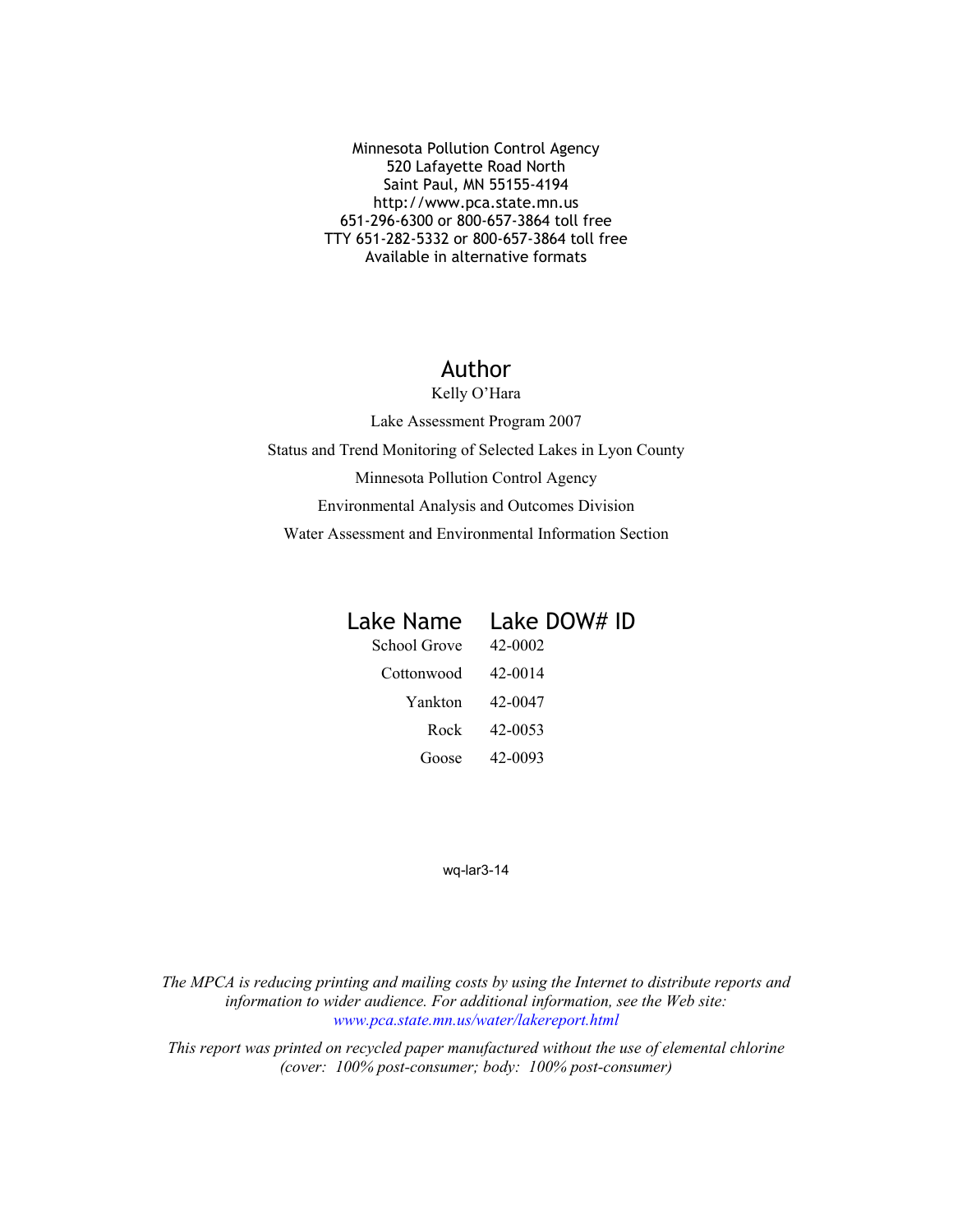## **Table of Contents**

| <b>Results and Discussion</b> |  |
|-------------------------------|--|
|                               |  |
|                               |  |
|                               |  |
|                               |  |
|                               |  |
|                               |  |
|                               |  |
|                               |  |
|                               |  |
|                               |  |
|                               |  |
|                               |  |
|                               |  |
|                               |  |
|                               |  |
|                               |  |
|                               |  |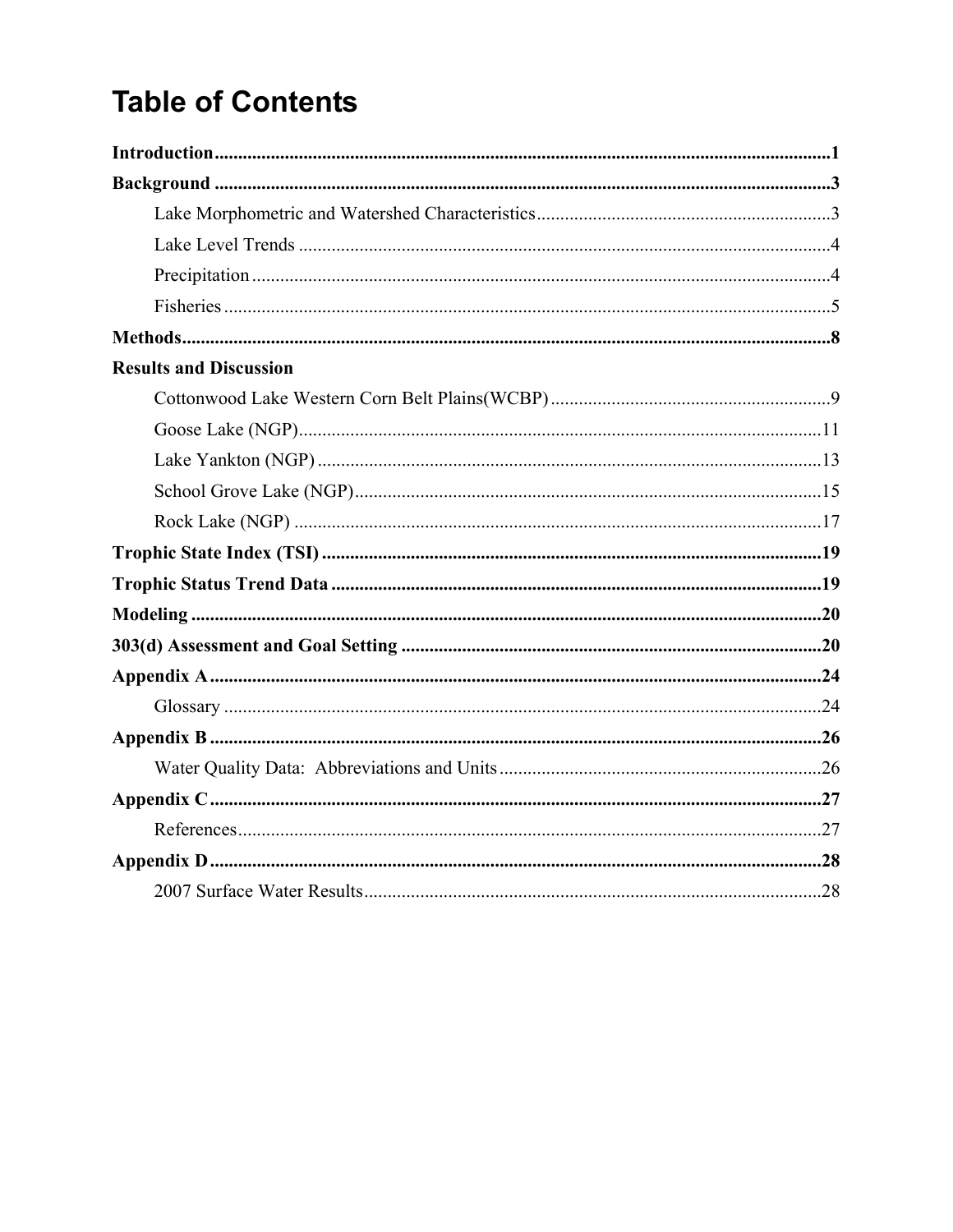### **List of Tables**

| Table 6. Observed and Modeled Summer Mean Total Phosphorus, Chlorphyll-a, and Secchi 22 |  |
|-----------------------------------------------------------------------------------------|--|

## **List of Figures**

### **Page**

| Figure 1. Minnesota's Seven Ecoregions as Mapped by U.S. Environmental Protection Agency (EPA)2   |  |
|---------------------------------------------------------------------------------------------------|--|
|                                                                                                   |  |
|                                                                                                   |  |
|                                                                                                   |  |
|                                                                                                   |  |
| Figure 6. Cottonwood Lake Total Phosphorus and Chlorphyll-a Concentrations and Secchi Depth  10   |  |
|                                                                                                   |  |
| Figure 8. Goose Lake Total Phosphorus and Chlorphyll-a Concentrations and Secchi Depth 12         |  |
|                                                                                                   |  |
| Figure 10. Lake Yankton Total Phosphorus and Chlorphyll-a Concentrations and Secchi Depth 14      |  |
|                                                                                                   |  |
| Figure 12. School Grove Lake Total Phosphorus and Chlorphyll-a Concentrations and Secchi Depth 16 |  |
|                                                                                                   |  |
| Figure 14. Rock Lake Total Phosphorus and Chlorphyll-a Concentrations and Secchi Depth  18        |  |
|                                                                                                   |  |
|                                                                                                   |  |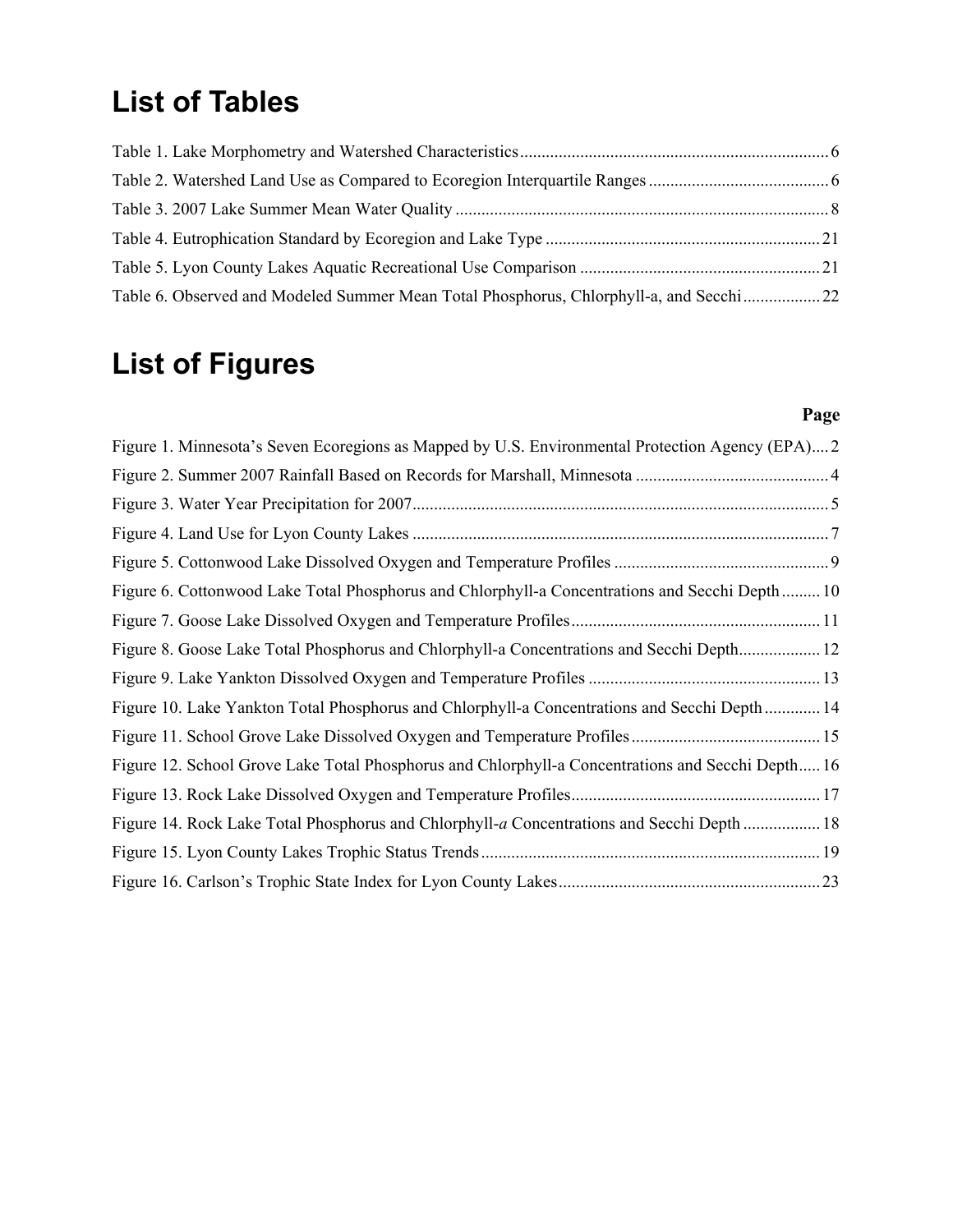## <span id="page-4-0"></span>**Introduction**

The Minnesota Pollution Control Agency's (MPCA) core lake-monitoring programs include Legacy Lake Monitoring, Citizen Lake Monitoring Program (CLMP), and Lake Assessment Program (LAP). In addition to these programs, the MPCA annually monitors numerous lakes to provide baseline water quality data, provide data for potential LAP and Clean Water Partnership (CWP) lakes, characterize lake condition in different regions of the state, examine year-to-year variability in ecoregion-reference lakes, provide additional trophic status data for lakes exhibiting trends in Secchi transparency and to provide data for the protection, restoration, and preservation of Minnesota Surface waters through the Clean Water Legacy Act (CWLA). In the latter case, sampling is conducted to provide data on water quality conditions to achieve and maintain established standards. To make for efficient sampling, geographic clusters of lakes are selected (e.g., focus on a specific county or region) whenever possible.

The MPCA prepares lake assessments under section 305(b) and 303(d) of the Clean Water Act. These assessments are done to estimate the extent to which Minnesota water bodies meet the goals of the Clean Water Act. This information is shared with planners, citizens and other partners in basin planning and watershed management activities. In the case of 303(d) assessments lakes are assessed to determine whether they meet "aquatic recreational uses".

This report details the analysis of monitoring on lakes in Lyon County during the 2007 season. Data collected in 2007 were combined with data from previous sample seasons. For data-poor lakes, monitoring establishes a baseline data. In the selection of lakes, a focus is typically placed on large lakes, typically with surface areas of 500 acres or more; however, none of the lakes monitored in Lyon County met this criteria.

Water quality samples were collected monthly from May through September. A summary of 2007 data follows (Appendix D). These lakes are all near the edge of the Western Corn Belt Plains (WCBP) and the Northern Glaciated Plains (NGP) ecoregions. Cottonwood and School Grove Lakes reside in the WCBP while Goose, Rock, and Yankton Lakes are in the NGP ecoregion (Figure 1). For this reason, both NGP and WCBP ecoregion values will be used for land use comparisons (Table 2) and lake summer-mean water quality (Table 3). Because the watershed drainage for all of the lakes flows from the NGP into the WCBP we will use NGP ecoregion for the Minnesota Lake Eutrophication Analysis Procedure (MINLEAP) model application. This provides a basis for placing data from these lakes in perspective relative to one another, as well as other lakes in the same ecoregion.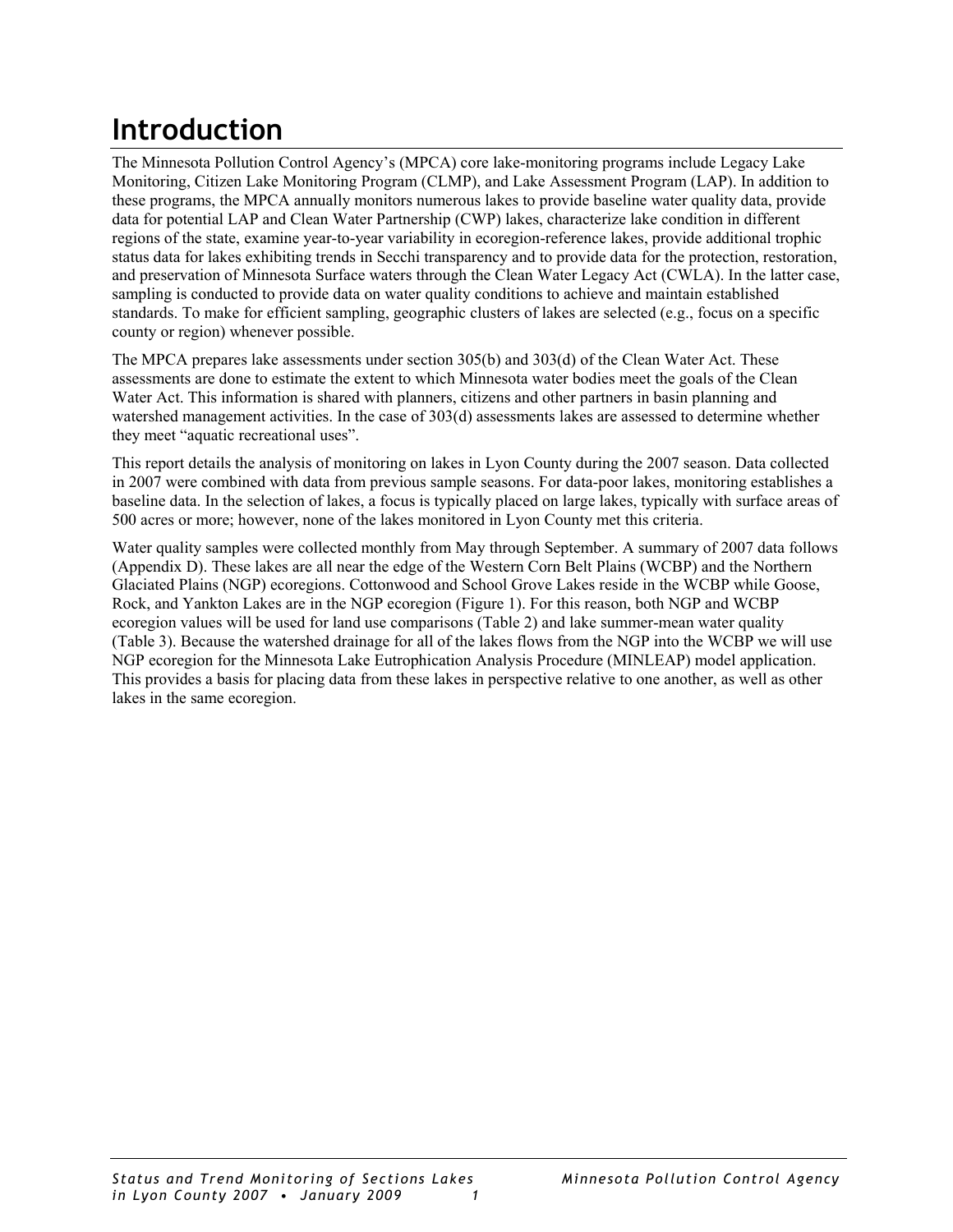<span id="page-5-0"></span>**Figure 1. Minnesota's Seven Ecoregions as Mapped by U.S. Environmental Protection Agency (EPA)** 

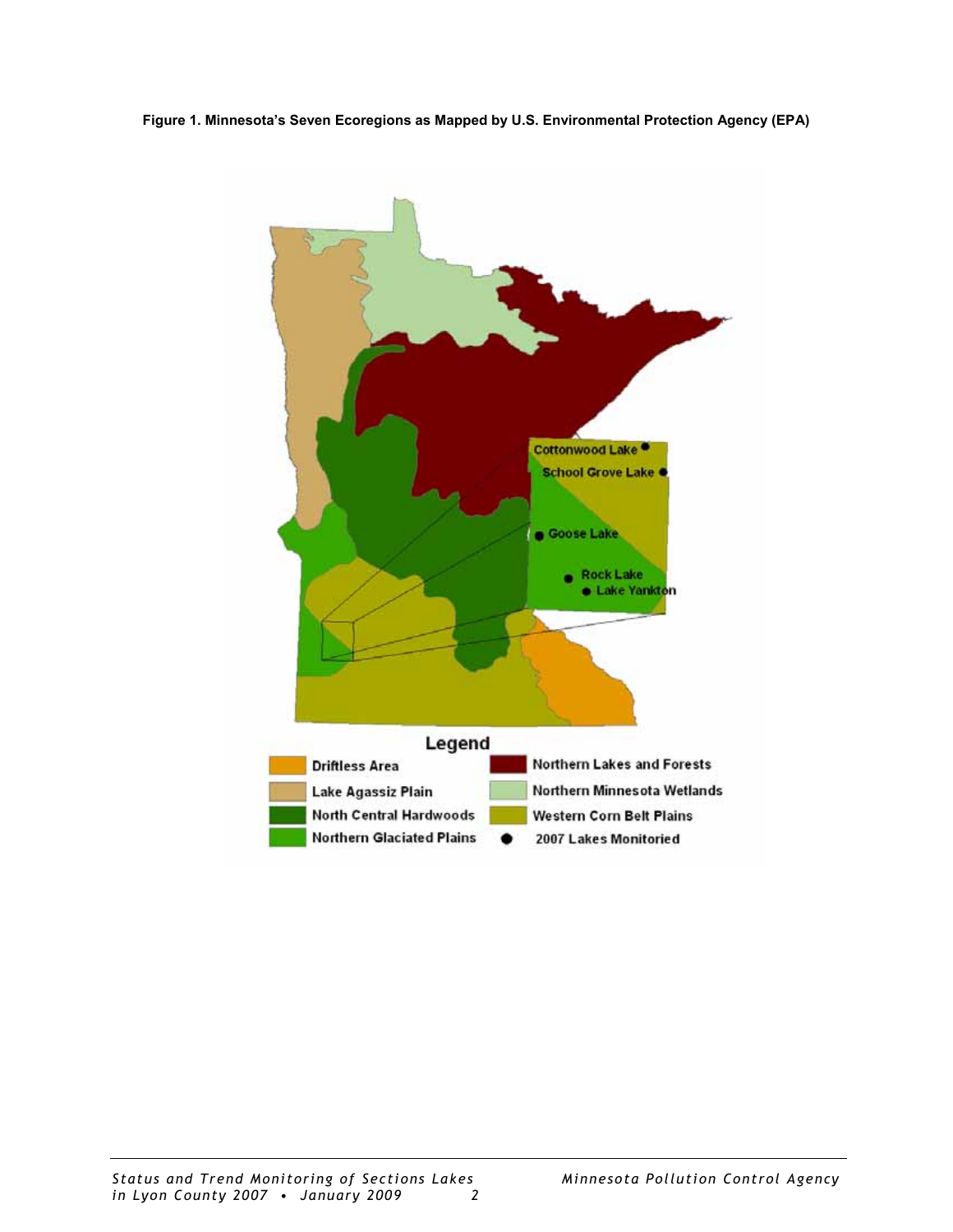### <span id="page-6-0"></span>**Background**

### Lake Morphometric and Watershed Characteristics

Lake morphometric characteristics including surface area, mean and maximum depth, and percent littoral are summarized in Table 1. With 401 acres, Yankton Lake was the largest in the study, while Goose Lake (139 acres) was the smallest. Maximum depths ranged from 11 feet in School Grove Lake to seven feet in Cottonwood Lake. Mean depths ranged from five feet in Rock Lake to 7.1 feet in School Grove.

Percent littoral refers to that portion of the lake that is 15 feet or less in depth, which often represents the depth to which rooted plants may grow in the lake. Lakes with a high percentage of littoral area often have extensive rooted plant (macrophyte) beds. These plant beds are a natural part of the ecology of these lakes and are important to protect. The definition for "shallow" lakes applies to those with maximum depths of 15 feet or less or where the littoral area comprises 80 percent or more of the basin (Heiskary and Wilson, 2005). Based on this definition, all the lakes in this study would be considered shallow lakes. Shallow lakes will often remain well-mixed from top to bottom during the summer, in contrast to deep lakes that will typically form distinct thermal layers.

The lakes in the study are located in the Minnesota River and Des Moines Headwaters Basins. Within these basins, lakes were located in the following watersheds: West Fork Des Moines River (Headwaters) (Lake Yankton), Cottonwood River (Rock Lake), Redwood River (School Grove and Goose Lake), and Minnesota River (Granite Falls) for Cottonwood Lake. For this report we will group lakes by these watersheds, which should provide a basis for comparison among lakes in the same watershed or lake chain.

Watershed areas were estimated for the lakes based on data from the University of Minnesota Remote and Geospatial Analysis Lab. United States Geographical Survey (USGS) watershed data was also used that may be found at: <http://gisdmnspl.cr.usgs.gov/watershed/index.htm>.

Land use in individual lake sheds was estimated by MPCA staff using Geographical Information Systems software (Table 2 and Figure 4). Immediate watershed refers to that portion of the watershed that drains directly to the lake without flowing first through other lakes; while total watershed refers to the entire watershed upstream of the lake. In some cases, such as Goose, Rock, and Yankton, the immediate and total watersheds are one in the same. In others, such as Cottonwood and School Grove, the immediate watershed may represent less than half of the total watershed to the lake. Differentiating between immediate and total is important as nutrient and water budgets are determined for the lake based on the total watershed. However, the immediate watershed is often the focus for initial Best Management Practices (BMP) and protection efforts. Total watershed: lake area ratio also provides an important perspective on the size of the watershed relative to the lake. In this study, Lake Yankton has the smallest watershed to lake ratio, which generally means that water (and often nutrient) loading to the lakes is rather small and water residence time is long. In contrast, Cottonwood Lake, with a ratio of 42:1, has the highest ratio of any lake in the report (Table 1). This implies that large volumes of water flow through the lake and water residence time may be very short by comparison. This will be explained in greater detail in a section on modeling results.

The soils found around lakes in the study are defined as medium-to fine-textured prairie and prairie border soils of Western Minnesota from the Barnes-Aastad-Flom and Barnes-Buse-Pierce series. These tend to be dark-colored, well-drained soils in nearly level to rolling areas, formed from calcareous loam glacial till and in gently rolling to hilly areas dark, well-drained soils also formed from calcareous loam glacial till (Arneman 1963). The shallow lakes of Lyon County were likely formed by irregular deposition of glacial till (Zumberge, 1952).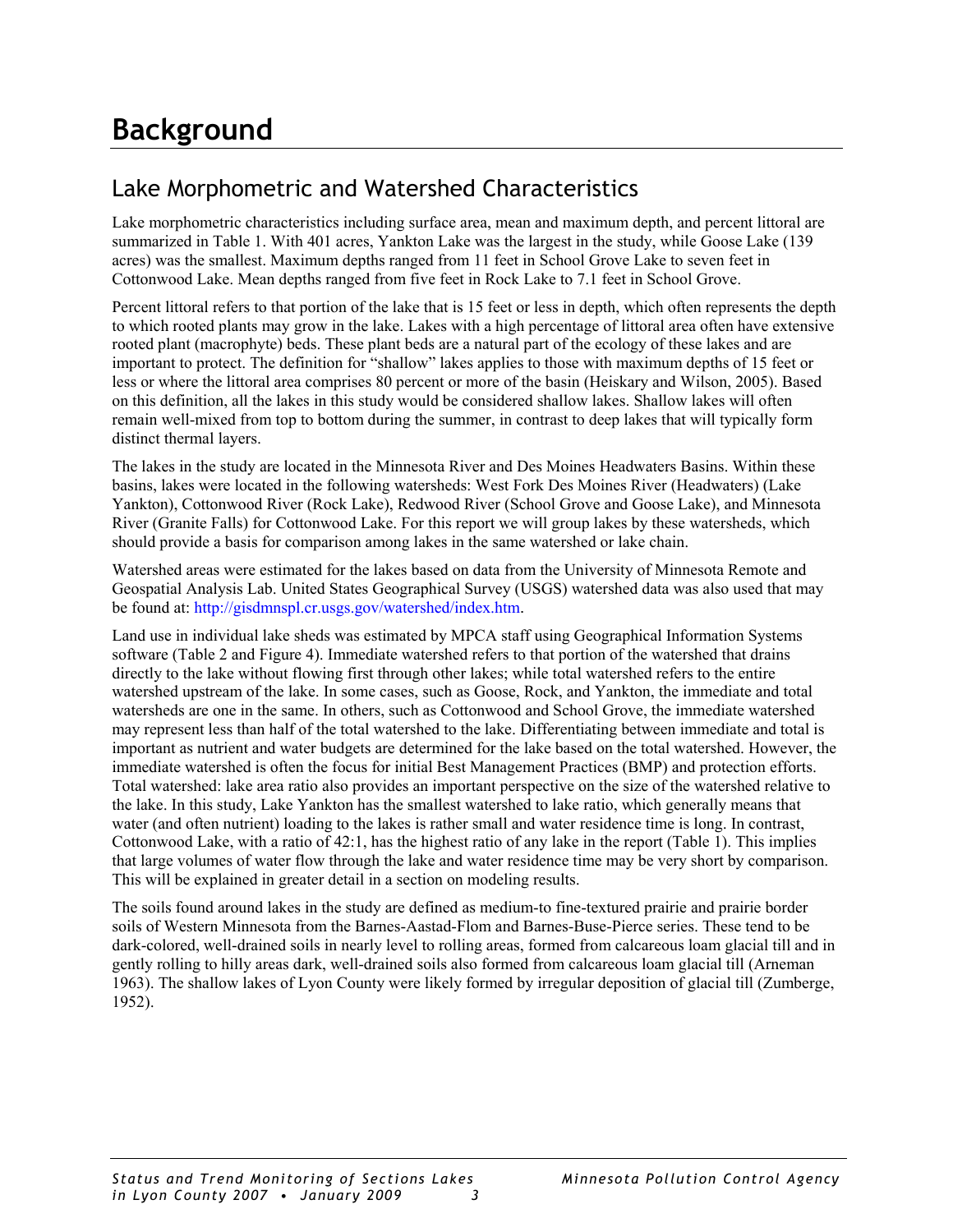### <span id="page-7-0"></span>**Lake Level Trends**

Lake level is measured in several Minnesota lakes by volunteers through Minnesota Department of Natural Resources (MDNR) Lake Level Monitoring Program. Lake levels have historically been recorded on Cottonwood, Rock, School Grove, and Yankton. Goose Lake does not have enough data to produce a fluctuation range. Cottonwood, Rock, and Yankton have lake level ranges from 4.6 feet to 4.9 feet while School Grove Lake has a fluctuation of 6.15 feet. Levels date from present day readings back to 1940. Data for specific lakes and years can be found at [www.dnr.state.mn.us](http://www.dnr.state.mn.us/).

## **Precipitation**

Rain gage records from Marshall, Minnesota, show two one-inch plus and one three-inch plus rain events during summer 2007 (Figure 2). In particular, a large rain event was noted for August 18 with 3.27 inches. Such rain events will increase runoff into the lakes and may influence in-lake water quality and lake levels. This will be considered in the individual discussions of lake water quality for 2007. Precipitation records for the 2007 water year (October 2006 through September 2007) showed average rainfall (0 - 2 inches below normal) for the Marshall study area (Figure 3).





**Date**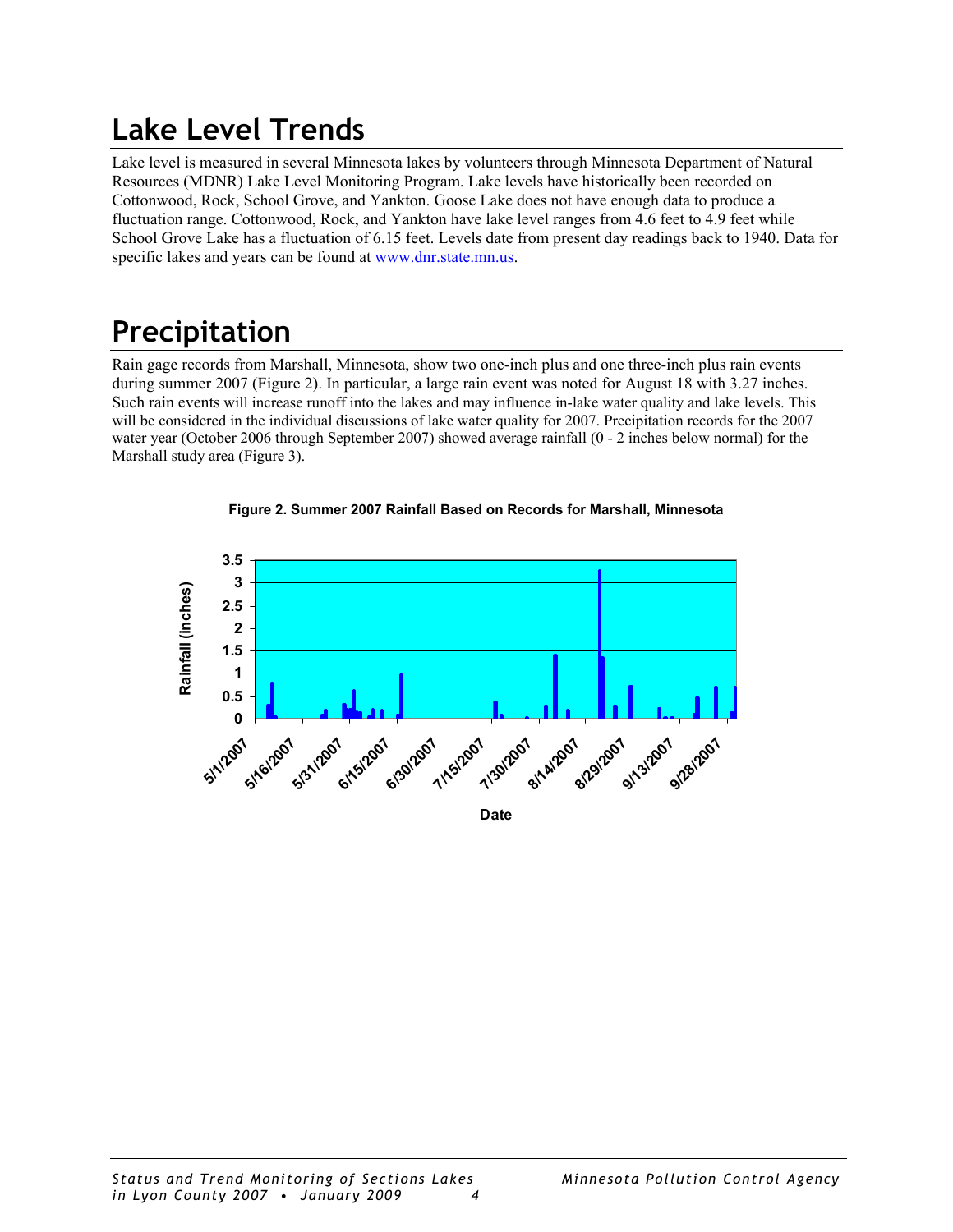#### **Figure 3. Water Year Precipitation for 2007**  Prepared by State Climatology Office DNR Waters Values are in inches

<span id="page-8-0"></span>

### **Fisheries**

All five lakes have been surveyed by the MDNR Fisheries Section. More detailed reports are available at [www.dnr.state.mn.us](http://www.dnr.state.mn.us/).

Cottonwood Lake has an aeration system that is operated by the Cottonwood Sportsman's Club with the assistance of the MDNR. This lake was chemically reclaimed with the pesticide rotenone in the early 1990s and is stocked with walleye fry every other year. In 2002, carp and black bullhead was abundant and above historical range. Yellow perch and walleye were abundant. Northern pike was moderate to abundant and blue gill population was low.

School Grove Lake also has an aeration system that was installed in the mid 1980s to prevent winterkill. In 2002 yellow perch numbers were low and channel catfish numbers were moderate while walleye numbers were moderate to abundant. Natural walleye reproduction is low and the stocking has been described as "moderately successful". Black bullhead and carp populations are abundant for School Grove Lake.

Lake Yankton's walleye management has been very successful with population within the expected range and good growth. Northern pike numbers were down from a previous survey but the fish caught were healthy and sized well. Panfish population is listed as high and black bullhead numbers are very low. Lake Yankton was surveyed in 2006.

Rock Lake is also primarily managed for walleye with population numbers higher than similar lakes in the surrounding area. Yellow perch and crappie populations are comparable to surrounding lakes and black bullhead and carp numbers are low.

Goose Lake has walleye, yellow perch, and black crappie populations that are similar to surrounding lakes of this size. The black bullhead numbers dropped considerably from the sampling event previous to 2003. Goose Lake is also aerated and had a system upgrade in 2002.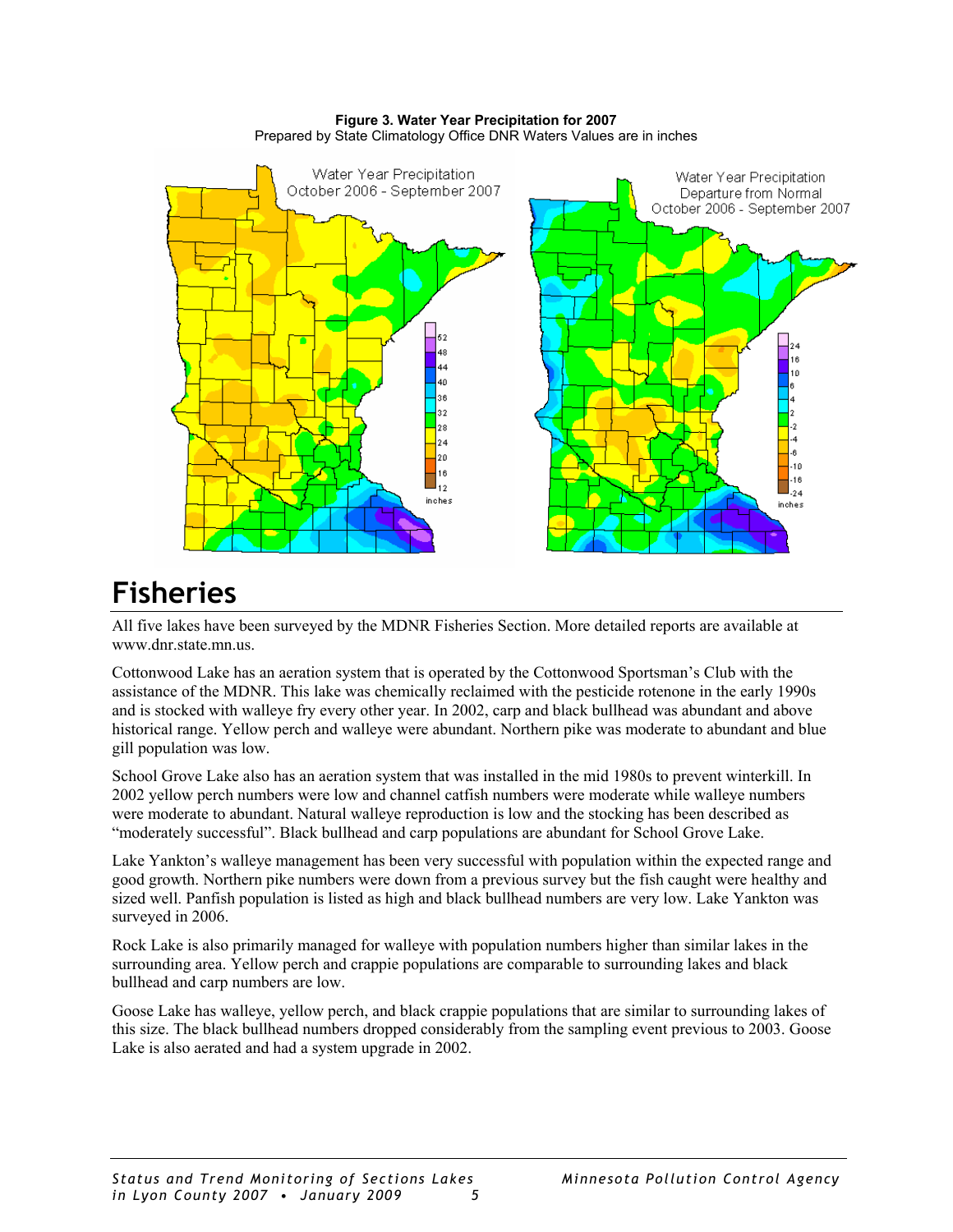#### **Table 1. Lake Morphometry and Watershed Characteristics**

\*Watersheds estimated based on USGS Interactive Watershed Web Application and DNR Data Deli Hydrologic Units

| <b>Lake Name</b> | Lake ID | Lake<br><b>Basin</b> | Littoral<br>Area |            | <b>Immediate</b><br>Watershed | <b>Total</b><br>Watershed<br>Area* | Total<br>Watershed<br><b>To Lake</b> | Max.<br><b>Depth</b> | Mean<br>Depth** | Lake<br>Volume |
|------------------|---------|----------------------|------------------|------------|-------------------------------|------------------------------------|--------------------------------------|----------------------|-----------------|----------------|
|                  |         | Acres                | Acres            | % Littoral | Acres                         | Acres                              | Ratio                                | Ft.                  | Ft.             | Acre-Ft.       |
| School Grove     | 42-0002 | 318                  | 318              | 100        | 1,431                         | 1,984                              | 6:1                                  | 11                   | ⇁               | 2261           |
| Cottonwood       | 42-0014 | 323                  | 323              | 100        | 2,044                         | 13,760                             | 42:1                                 | ∍                    | 5               | 1751           |
| Yankton          | 42-0047 | 401                  | 387              | 100        | 960                           | 960                                | 2:1                                  | 8                    | 6               | Data NA        |
| Rock             | 42-0052 | 375                  | 422              | 100        | 2,752                         | 2,752                              | 7:1                                  | ⇁                    | 5               | Data NA        |
| Goose            | 42-0093 | 139                  | 139              | 100        | 960                           | 960                                | 7:1                                  | 9                    | ⇁               | 931            |

\*\*Mean depths estimated based on MDNR bathymetric maps and field inspection.

<span id="page-9-0"></span>

| Land Use (%)       | <b>School</b><br>Grove | Cottonwood | Yankton | <b>Rock</b> | Goose | <b>WCBP Ecoregion</b> | <b>NGP Ecoregion</b> |
|--------------------|------------------------|------------|---------|-------------|-------|-----------------------|----------------------|
| Forest             | 2                      |            | 4       | 4           | 3     | $0 - 15$              | $0 - 1$              |
| Water/wetlands     | 5                      | 9          | 21      | 9           | 22    | $3 - 26$              | $8 - 26$             |
| Pasture/grasslands | 3                      | 4          | 3       | 8           | 4     | $0 - 7$               | $5 - 15$             |
| Cultivated         | 85                     | 77         | 58      | 73          | 66    | $42 - 75$             | $60 - 82$            |
| Urban              | 5                      | 9          | 14      | 6           | 5     | $0 - 16$              | $0 - 2$              |

#### **Table 2. Watershed Land Use as Compared to Ecoregion Interquartile Ranges**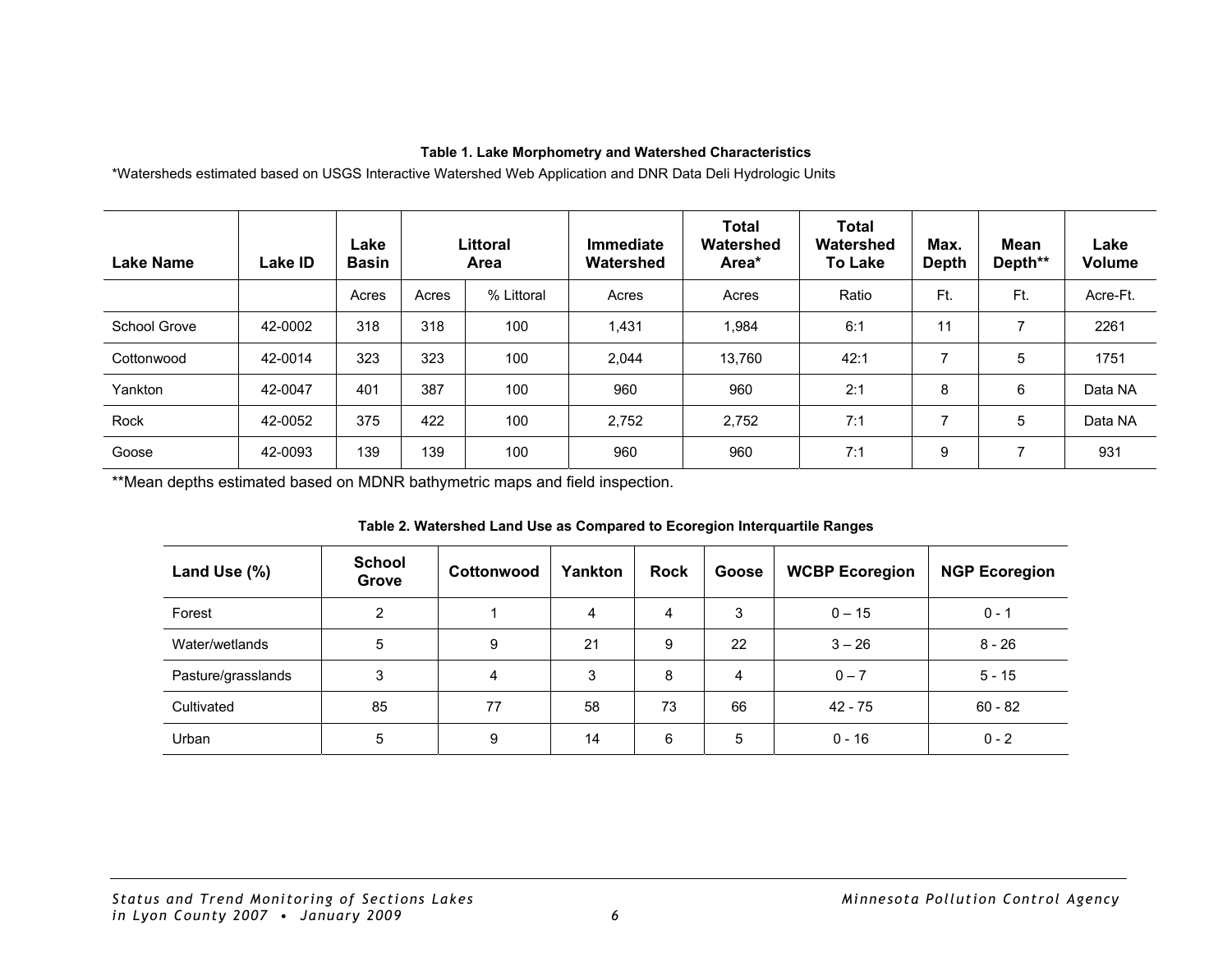#### **Figure 4. Land Use for Lyon County Lakes**

<span id="page-10-0"></span>

*Status and Trend Monitoring of Sections Lakes Minnesota Pollution Control Agency in Lyon County 2007 • January 2009 7* 

**012 0.5 Miles**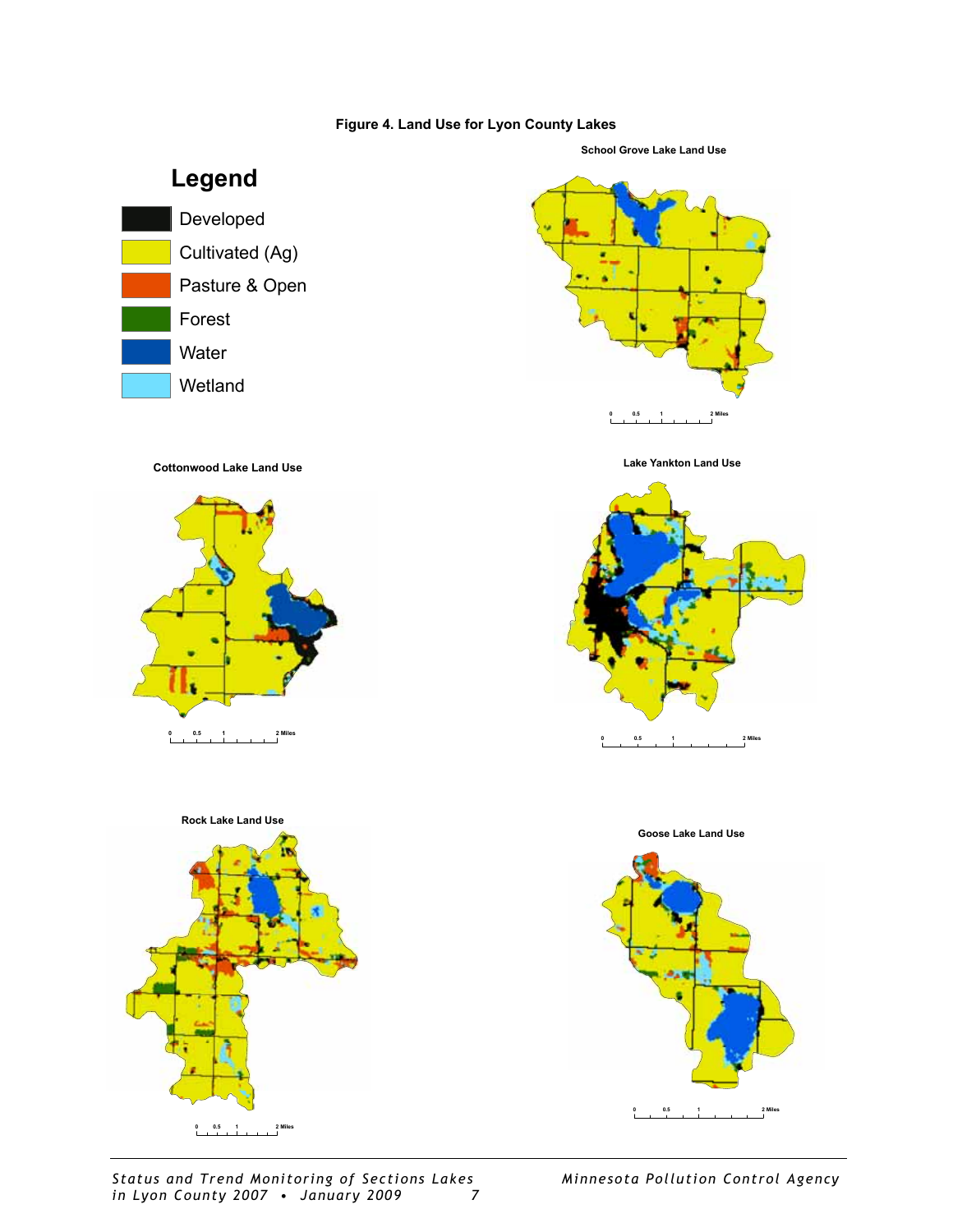### <span id="page-11-0"></span>**Methods**

Water quality data for the Lyon County lakes were collected in May, June, July, August, and September 2007. Lake surface samples were collected with an integrated sampler, a Poly Vinyl Chloride (PVC) tube 6.6 feet (two meters) in length with an inside diameter of 1.24 inches (3.2 centimeters). Depth samples were collected with a Kemmerer depth sampler. Zooplankton samples were collected with a Wisconsin plankton net. Phytoplankton (algae) samples were taken at each primary site with an integrated sampler. Summer-means were calculated using June - September data.

Sampling procedures were employed as described in the MPCA Quality Control Manual. Laboratory analysis was performed by the laboratory of the Minnesota Department of Health using EPA approved methods. Samples were analyzed for nutrients, color, solids, pH, alkalinity, conductivity, chloride and chlorophyll-*a*. Temperature and dissolved oxygen (DO) profiles and Secchi disk transparency measurements were also taken. Phytoplankton samples were analyzed at the MPCA by Dr. Howard Markus.

| <b>Parameter</b>                                  | Cottonwood  | Goose          | Yankton    | <b>School</b><br>Grove | <b>Rock</b> | <b>WCBP</b>                | <b>NGP</b>                 |
|---------------------------------------------------|-------------|----------------|------------|------------------------|-------------|----------------------------|----------------------------|
| Total Phosphorus (µg/L)                           | 187         | 126            | 128        | 111                    | 187         | $65 - 150$                 | $122 - 160$                |
| Chlorophyll mean (µg/L)                           | 205         | 40             | 44         | 44                     | 26          | $30 - 80$                  | $36 - 61$                  |
| Chlorophyll max (µg/L)                            | 322         | 106            | 81         | 79                     | 47          | $60 - 140$                 | $66 - 88$                  |
| Secchi Disk (feet)<br>(meters)                    | 0.75<br>0.2 | 1.4<br>0.4     | 0.8<br>0.3 | 1.4<br>0.4             | 0.8<br>0.3  | $1.6 - 3.3$<br>$0.5 - 1.0$ | $1.3 - 2.6$<br>$0.4 - 0.8$ |
| Total Kjeldahl Nitrogen (mg/L)                    | 3.8         | $\overline{2}$ | 2.3        | 2.3                    | 2.1         | $1.3 - 2.7$                | $1.8 - 2.3$                |
| Alkalinity (mg/L)                                 | 122         | 184            | 143        | 277                    | 156         | $125 - 165$                | $160 - 260$                |
| Color (Pt-Co Units)                               | 22          | 13             | 12         | 13                     | 15          | $15 - 25$                  | $20 - 30$                  |
| pH (SU)                                           | 8.9         | 8.4            | 8.5        | 8.5                    | 8.3         | $8.2 - 9.0$                | $8.3 - 8.6$                |
| Chloride (mg/L)                                   | 31          | 17             | 34         | 31                     | 21          | $13 - 22$                  | $11 - 18$                  |
| <b>Total Suspended Solids</b><br>(mg/L)           | 42          | 36             | 36         | 36                     | 31          | $7 - 18$                   | $10 - 30$                  |
| <b>Total Suspended Inorganic</b><br>Solids (mg/L) | 11          | 27             | 26         | 26                     | 24          | $3 - 9$                    | $5 - 15$                   |
| Conductivity (umhos/cm)                           | 1495        | 851            | 865        | 1,298                  | 752         | $300 - 650$                | 640 - 900                  |
| TN:TP ratio                                       | 20:1        | 16:1           | 12:1       | 7:1                    | 11:1        | $17:1 - 27:1$              | $13:1 - 17:1$              |

**Table 3. 2007 Lake Summer Mean Water Quality**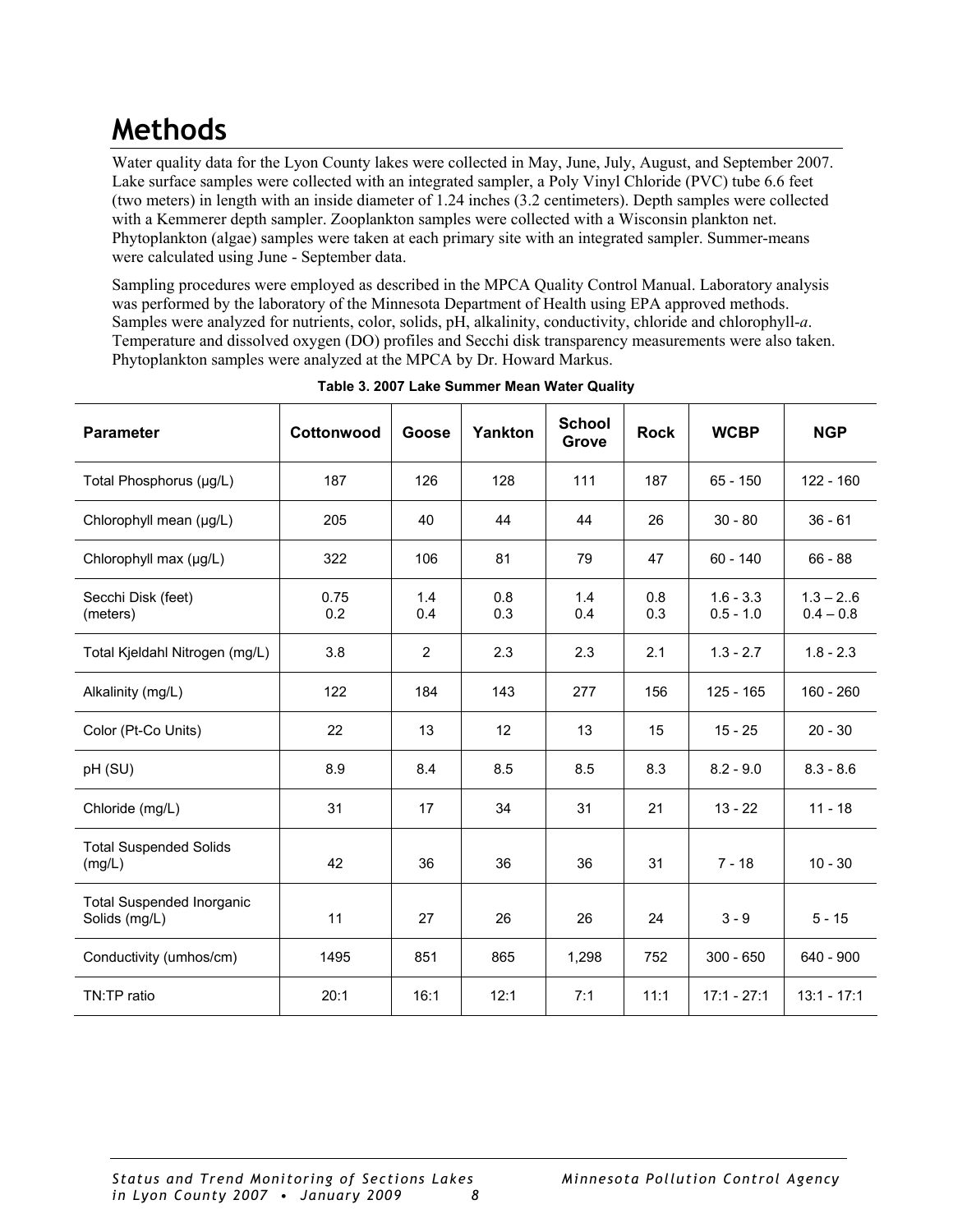### <span id="page-12-0"></span>**Results Cottonwood Lake Western Corn Belt Plains(WCBP)**



**Dissolved oxygen and temperature** profiles were taken monthly at site 101. The lake was well mixed on all dates, with all the DO levels remaining above 5 mg/L (milligrams per liter) to the bottom of the lake (2.1 meters) (Figure 5). The temperature profile also indicates a well-mixed lake, with temperatures remaining constant throughout the water column. These profiles indicate that Cottonwood Lake is polymictic (continuously-mixing).

**Figure 5. Cottonwood Lake Dissolved Oxygen and Temperature Profiles** 

#### **Cottonwood 2007 Dissolved Oxygen Profile**



#### **Cottonwood 2007 Temp Profile**

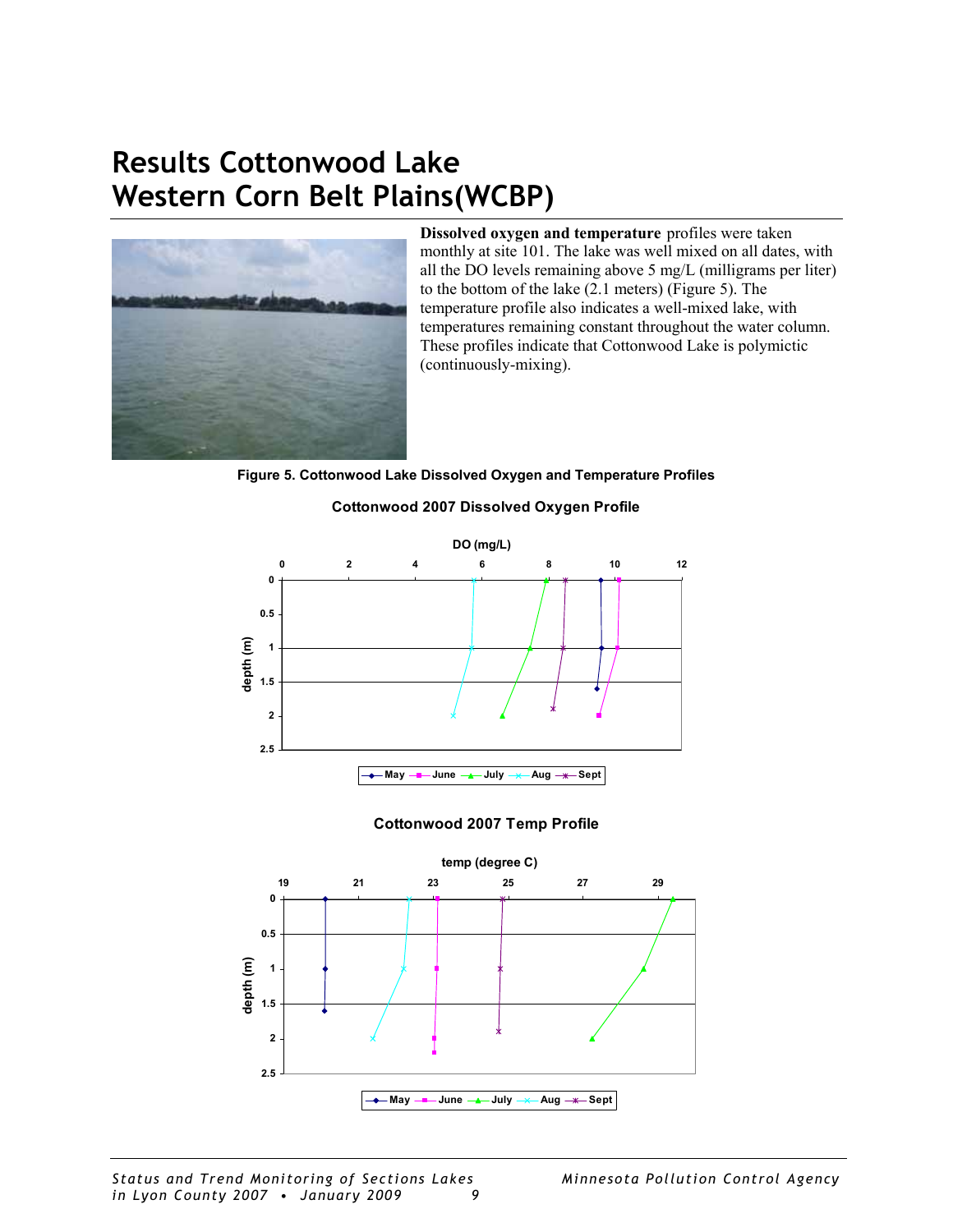<span id="page-13-0"></span>**Total phosphorus** (TP) concentrations averaged 187 µg/L (micro grams per liter) during the summer of 2007, with a minimum of 162  $\mu$ g/L in early September and a maximum of 215  $\mu$ g/L in July (Figure 6). The average TP for Cottonwood Lake falls above the range of expected values for the both WCBP and NGP ecoregions (Table 3).

**Chlorophyll-a** (Chl-a) concentrations for 2007 on Cottonwood Lake averaged 205 µg/L, with a low of 145  $\mu$ g/L in late August and a high of 322  $\mu$ g/L in July (Figure 6). Concentrations greater than 30  $\mu$ g/L are frequently perceived as a severe nuisance bloom. Considering this, high algae blooms were evident during all sampling trips and a green water color was observed for the entire season. Both the average and maximum chl-*a* values were well above the typical range for NGP and WCBP ecoregion lakes (Table 3). Chl-*a* followed a similar pattern as total phosphorus; concentrations peaked in mid-summer and then declined in concentration for the remainder of the season.

**Secchi disk transparency** on Cottonwood Lake averaged 0.2 meters (0.75 feet) with a range of 0.1 – 0.3 m during the summer of 2007 (Figure 6). Color averaged 22 Platinum Cobalt Units (Pt-Co Units) and total suspended solids (TSS) averaged 42 mg/L. Color is within the typical ranges of both ecoregional values and TSS is well above the range of values (Table 3). The average Secchi depth is also below the typical values of each ecoregion. The change in the transparency of Cottonwood Lake over the course of the summer closely mirrored the changes in nutrient availability TP and algal production chl-*a*. Transparency was the greatest in the spring when the waters were cool and algal production was relatively low. As the chl-*a* concentrations increased, the Secchi depth generally decreased. In fall, as the waters cooled and chl-*a* concentrations decreased, the transparency improved.



**Figure 6. Cottonwood Lake Total Phosphorus and Chlorphyll-a Concentrations and Secchi Depth**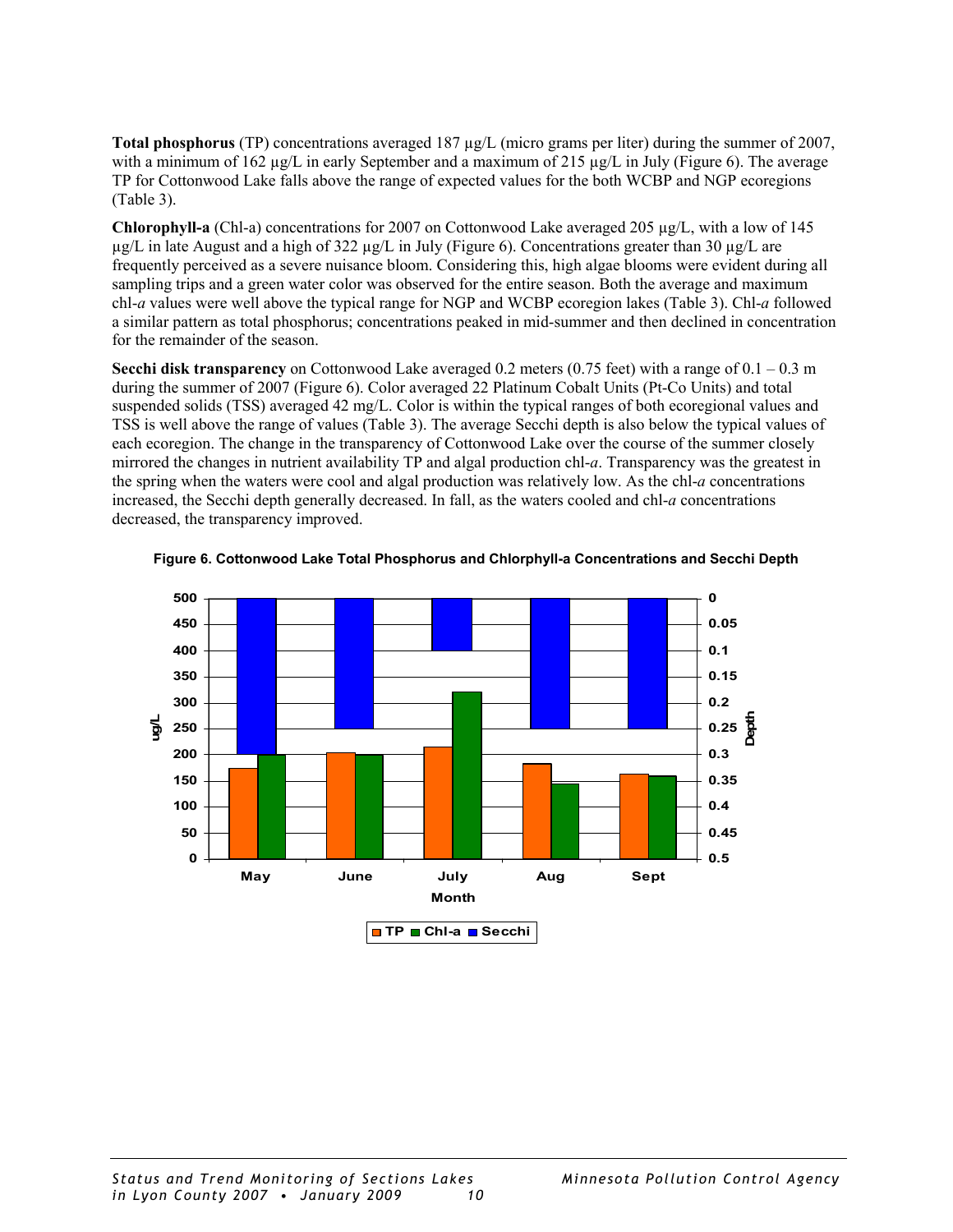### <span id="page-14-0"></span>**Results: Goose Lake (NGP)**



**Dissolved oxygen and temperature** profiles were taken monthly at site 101. The lake was well-mixed on all dates, with all the DO levels remaining above 5 mg/L to the bottom of the lake (2.7 m) (Figure 7). The temperature profile also indicates a well-mixed lake, with temperatures remaining fairly constant throughout the water column. These profiles indicate that Goose Lake is polymictic (continuously mixing).

#### **Figure 7. Goose Lake Dissolved Oxygen and Temperature Profiles**



#### **Goose 2007 Dissolved Oxygen Profile**

#### **Goose 2007 Dissolved Oxygen Profile**

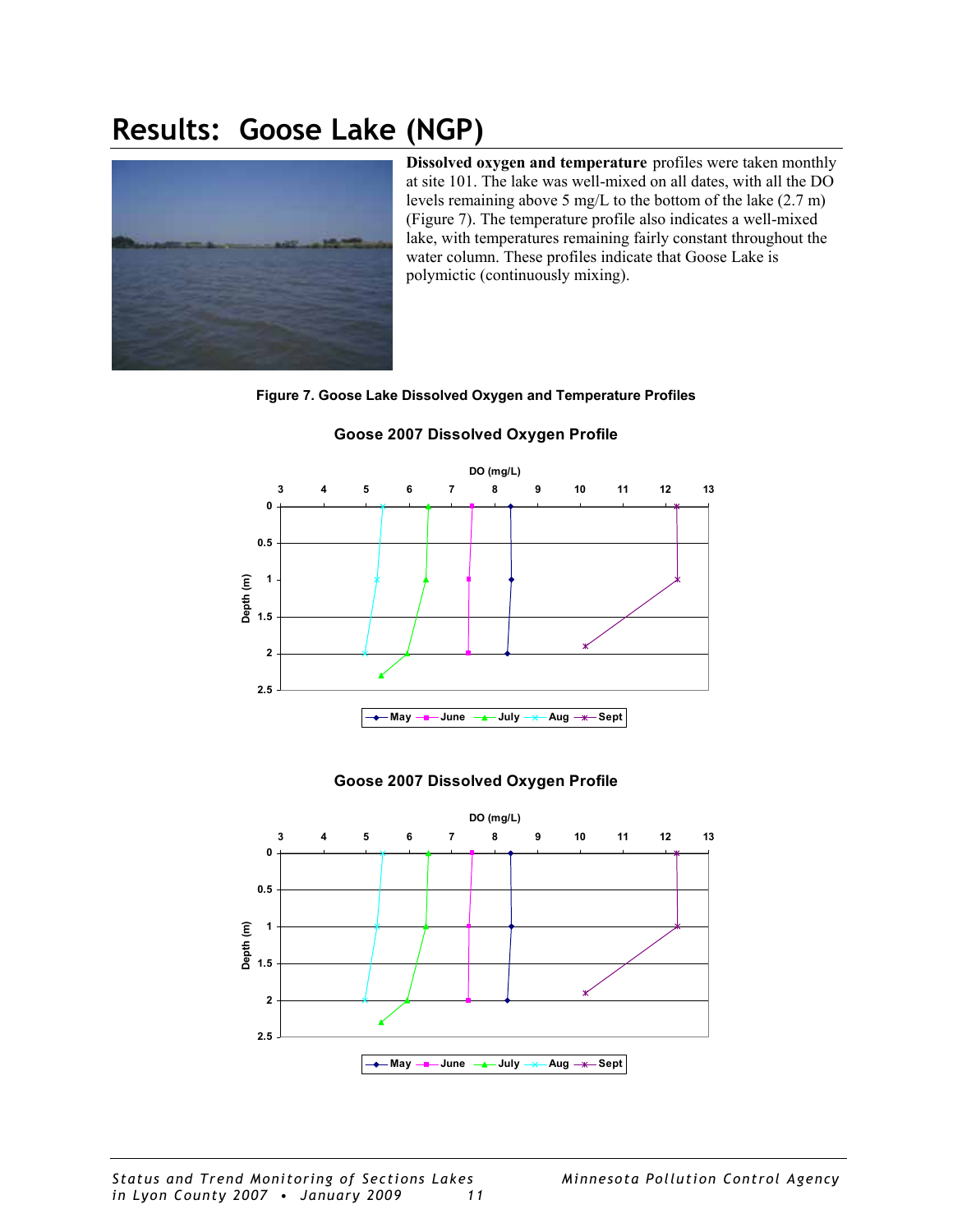<span id="page-15-0"></span>**Total phosphorus** concentrations averaged 126  $\mu$ g/L during the summer of 2007, with a minimum of 73  $\mu$ g/L in late May and a maximum of 162 µg/L in June (Figure 8). The average TO for Goose Lake falls within the range of expected values for the both WCBP and NGP ecoregions (Table 3).

**Chlorophyll-a** concentrations for 2007 on Goose Lake averaged 40 µg/L, with a low of 17 µg/L in late August and a high of 37.5 µg/L in June (Figure 8). Goose Lake also had the lowest chl-*a* concentrations of the Lyon County lakes. Concentrations from 10-20  $\mu$ g/L are frequently perceived as a mild algal bloom, 20-30  $\mu$ g/L is a nuisance bloom, and over 30  $\mu$ g/L is a severe nuisance. Considering this, mild algae blooms were evident during the May, July, and September sampling trips. The average chl-*a* values were within the typical range for both ecoregions (Table 3). The maximum value exceeded expected levels for the NGP ecoregion. Chlorphyll-a followed a similar pattern as total phosphorus; however, a large algae bloom occurred in September.

**Secchi disk transparency** on Goose Lake averaged  $0.4$  m (1.4 feet) with a range of  $0.1 - 0.5$  m during the summer of 2007 (Figure 8). Color averaged 13 Pt-Co Units and total suspended solids averaged 36 mg/L. Color is below the typical ranges of both ecoregion values and TSS is above the range of values (Table 3). The average Secchi depth falls within the typical values of the NGP ecoregion. The change in the transparency of Goose Lake over the course of the summer closely mirrored the changes in nutrient availability TP and algal production chl-*a*. Transparency was the greatest in the spring when the waters were cool and algal production was relatively low. As the chl-*a* concentrations increased, the Secchi depth generally decreased. In fall, as the waters cooled, the transparency improved.



**Figure 8. Goose Lake Total Phosphorus and Chlorphyll-a Concentrations and Secchi Depth**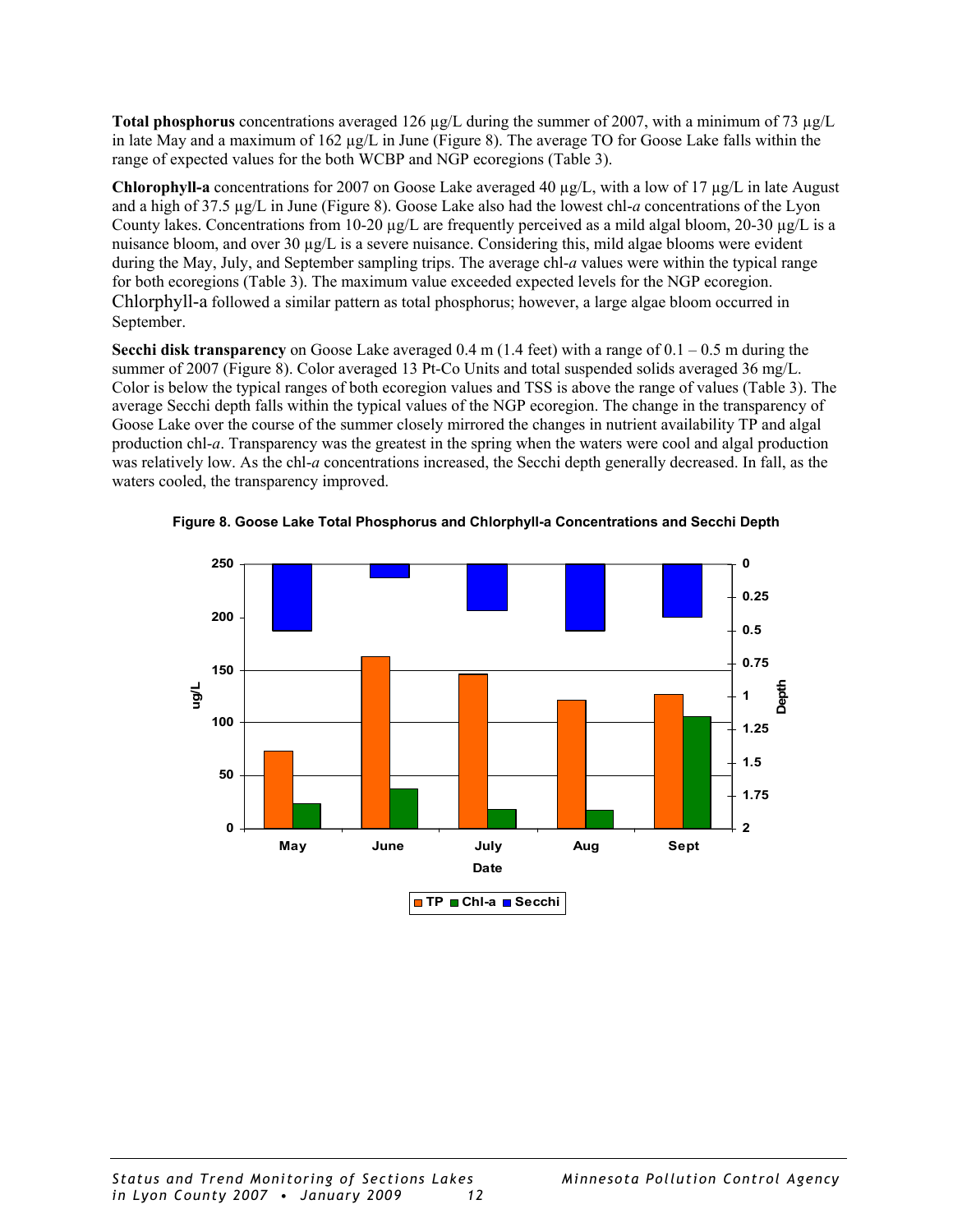### <span id="page-16-0"></span>**Results: Lake Yankton (NGP)**



**Dissolved oxygen and temperature** profiles were taken monthly at site 101. The lake was well-mixed with the exception of a sharp drop in the June profile. All of the DO levels remained above 5 mg/L to the bottom of the lake (2.4 m) (Figure 9). The temperature profile also indicates a well mixed lake, with temperatures remaining constant throughout the water column. These profiles indicate that Lake Yankton is polymictic (continuously-mixing).

#### **Figure 9. Lake Yankton Dissolved Oxygen and Temperature Profiles**



**Lake Yankton 2007 Dissolved Oxygen Profile**

#### **Lake Yankton 2007 Temperature Profile**

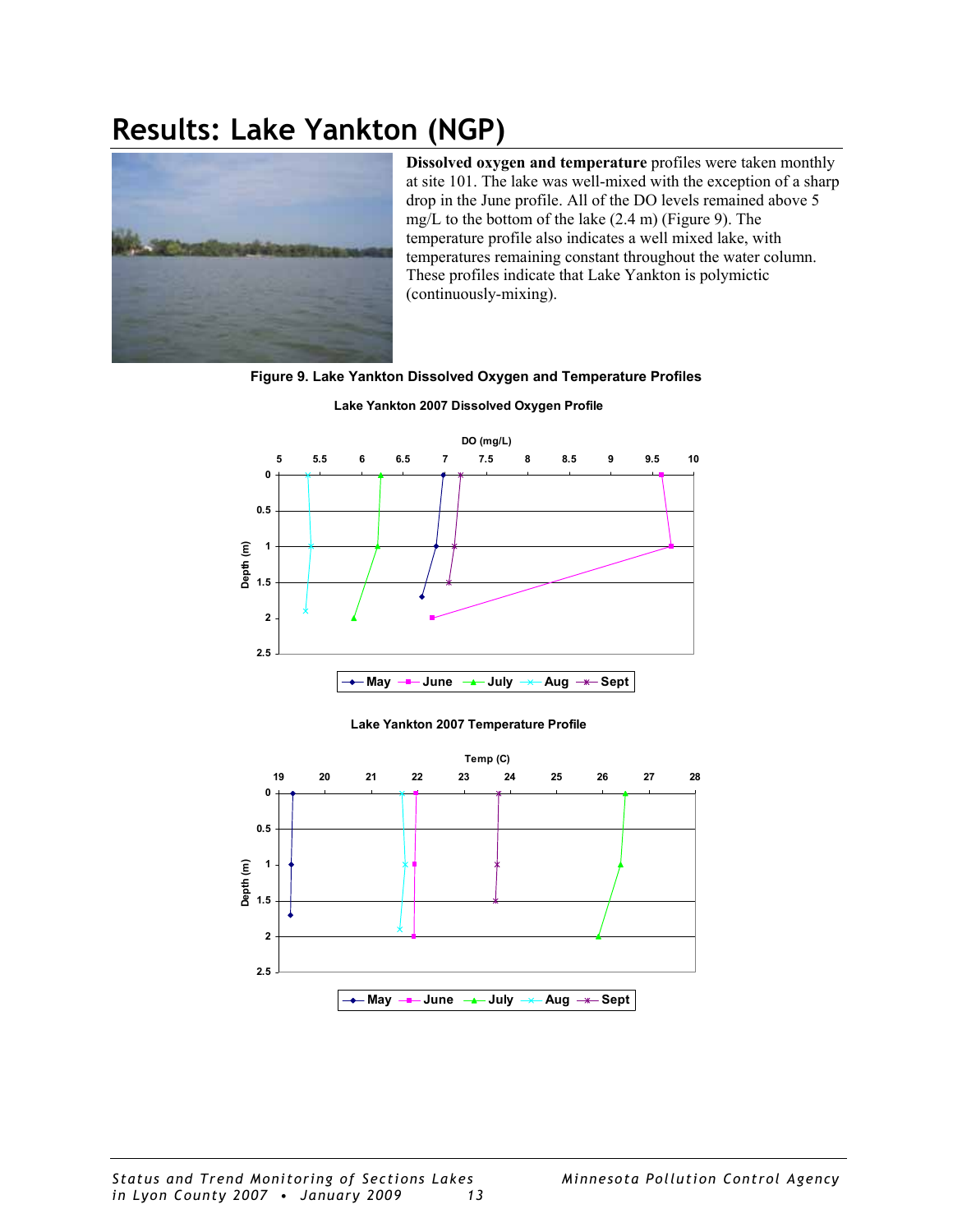<span id="page-17-0"></span>**Total phosphorus** concentrations averaged 128 µg/L during the summer of 2007, with a minimum of 111 µg/L in September and a maximum of 153 µg/L in July (Figure 10). During the August sampling of Lake Yankton, a thick algal scum was observed on the southern shore. An additional sample was collected at this location and the TP value was 526 µg/L. Excluding the algal scum sample collected at the shoreline, the average TP for Lake Yankton falls within the range of expected values for the both WCBP and NGP ecoregions (Table 3). Algal samples were collected and results are pending analysis.

**Chlorophyll-a** concentrations for 2007 on Lake Yankton averaged 44 µg/L, with a low of 13 µg/L in late May and a high of 81 µg/L in June (Figure 10). Lake Yankton also had a chl-*a* concentration spike of 1,630 µg/L near the lake access where the scum was located. Concentrations from 10-20 µg/L are frequently perceived as a mild algal bloom, 20-30  $\mu$ g/L is a nuisance bloom, and over 30  $\mu$ g/L is a severe nuisance. Combined with high nutrient levels and a dry hot summer a severe algal scum developed during the August sampling trip; however, excluding the spike due to the scum, the average and total chl-*a* values were within the typical range for both ecoregions (Table 3). Chlorophyll-a followed a near similar pattern as TP; concentrations peaked in mid summer and then declined in concentration for the remainder of the season.

**Secchi disk transparency** on Lake Yankton was 0.25 meters (0.8 feet) at each sampling event in 2007 (Figure 10). Color averaged 12 Pt-Co Units and total suspended solids averaged 36 mg/L. Color is below the typical ranges of both ecoregion values and TSS is above the range of values for each ecoregion (Table 3). The average Secchi depth falls below the typical values of the NGP and WCBP ecoregions. The transparency of Lake Yankton over the course of the summer closely mirrored the nutrient availability TP and algal production chl-*a*. Nutrient availability was consistently high throughout the season and Lake Yankton had the highest value for Total Suspended Inorganic Solids (TSIS), which would have also contributed to the low Secchi values.



**Figure 10. Lake Yankton Total Phosphorus and Chlorphyll-a Concentrations and Secchi Depth**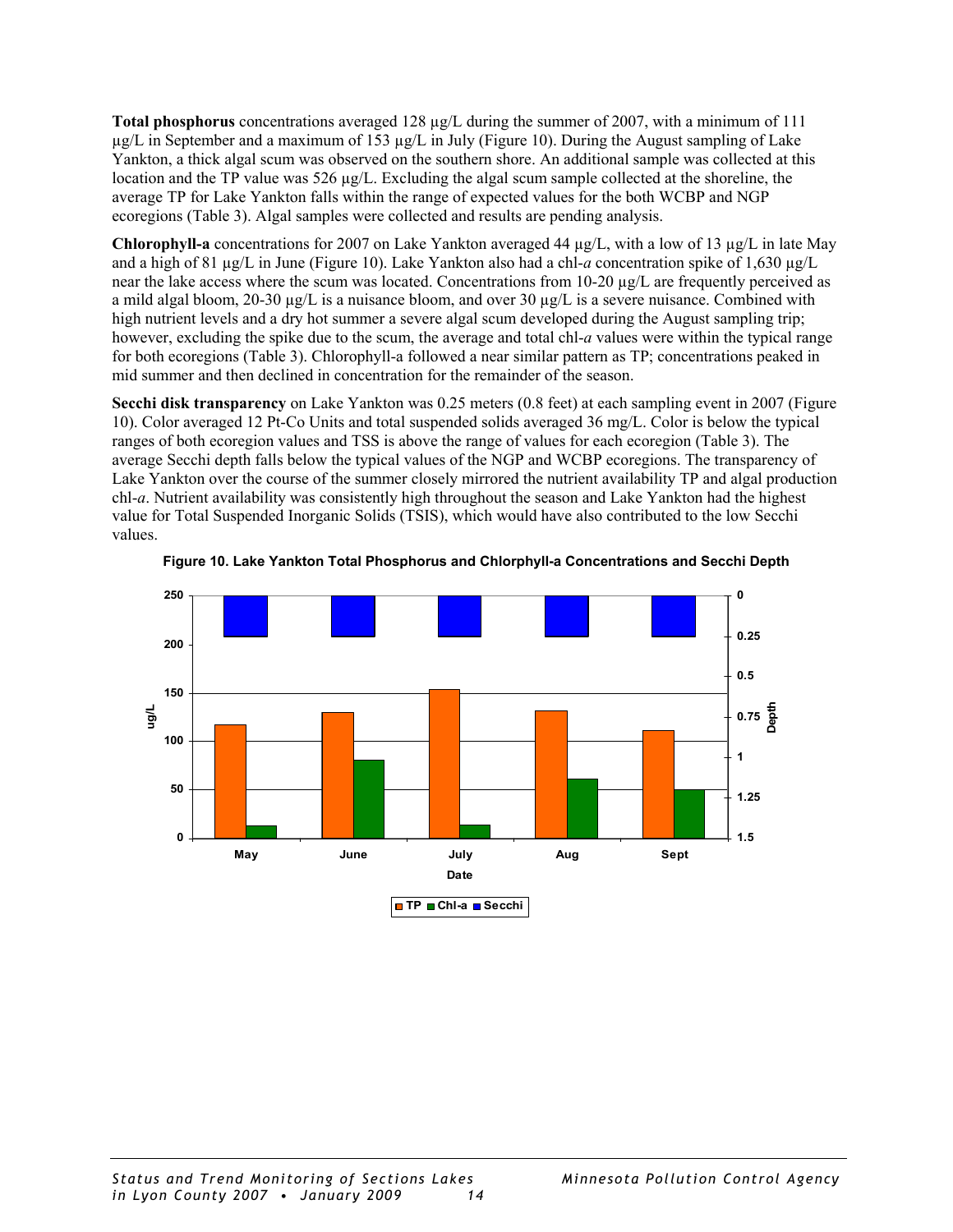### <span id="page-18-0"></span>**Results: School Grove Lake (NGP)**



**Dissolved oxygen and temperature** profiles were taken monthly at site 101. The lake was well mixed on all dates with DO concentrations remaining above 5 mg/L. All of the DO levels remained above 5 mg/L to the bottom of the lake (2.4 m) (Figure 11). The temperature profile also indicates a well mixed lake, with temperatures remaining constant throughout the water column. These profiles indicate that School Grove Lake is polymictic (continuously mixing).

**Figure 11. School Grove Lake Dissolved Oxygen and Temperature Profiles** 



#### **School Grove 2007 Dissolved Oxygen Profile**

#### **May June July Aug Sept School Grove 2007 Temperature Profile**

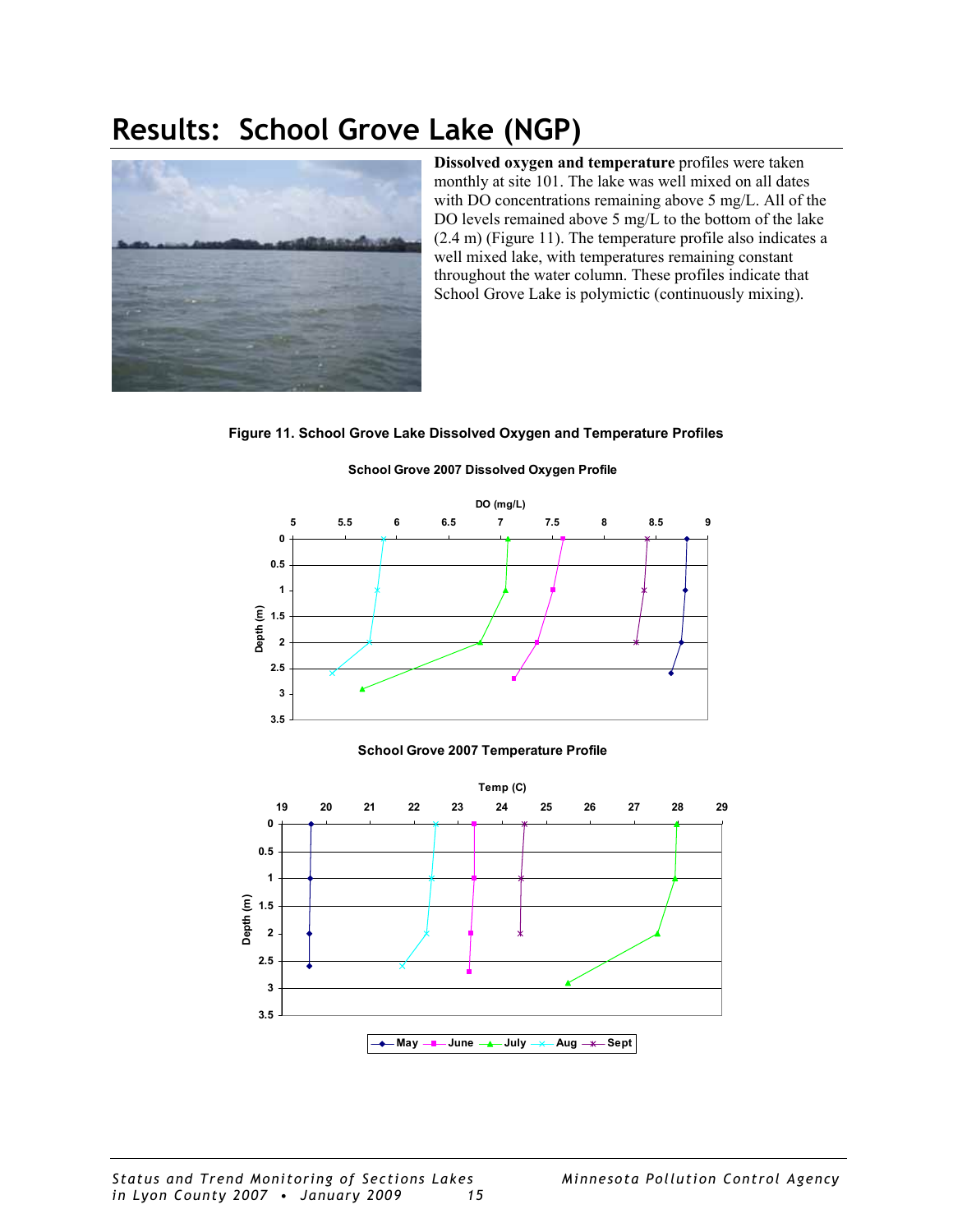<span id="page-19-0"></span>**Total phosphorus** concentrations averaged 111µg/L during the summer of 2007, with a minimum of 65µg/L in July and a maximum of  $162\mu g/L$  in June (Figure 12). School Grove Lake had the lowest level of TP of the lakes sampled in Lyon County. The average TO for School Grove Lake falls within the range of expected values for the both WCBP and NGP ecoregions (Table 3).

**Chlorophyll-a** concentrations for 2007 on School Grove Lake averaged 44 µg/L, with a low of 18 µg/L in July and a high of 79  $\mu$ g/L in late May (Figure 12). Concentrations above 30  $\mu$ g/L are frequently perceived as a severe nuisance bloom. Both the average and maximum chl-*a* values were within the typical range for NGP and WCBP ecoregion lakes (Table 3). Chlorphyll-a followed a similar pattern as TP in 2007.

**Secchi disk transparency** on School Grove Lake averaged 0.4 meters (1.4 feet) with a range of 0.2 – 0.6 m during the summer of 2007 (Figure 12). Color averaged 13 Pt-Co Units and total suspended solids averaged 36 mg/L. Color is below the typical ranges of both ecoregion values and TSS is above the range of values (Table 3). The average Secchi depth falls within the typical values of the NGP ecoregion. The change in the transparency of School Grove Lake over the course of the summer closely mirrored the changes in nutrient availability TP and algal production chl-*a*. Transparency was the greatest in the spring when the waters were cool and algal production was relatively low. As the chl-*a* concentrations increased, the Secchi depth generally decreased. In fall, as the waters cooled and chl-*a* concentrations decreased, the transparency improved.



**Figure 12. School Grove Lake Total Phosphorus and Chlorphyll-a Concentrations and Secchi Depth**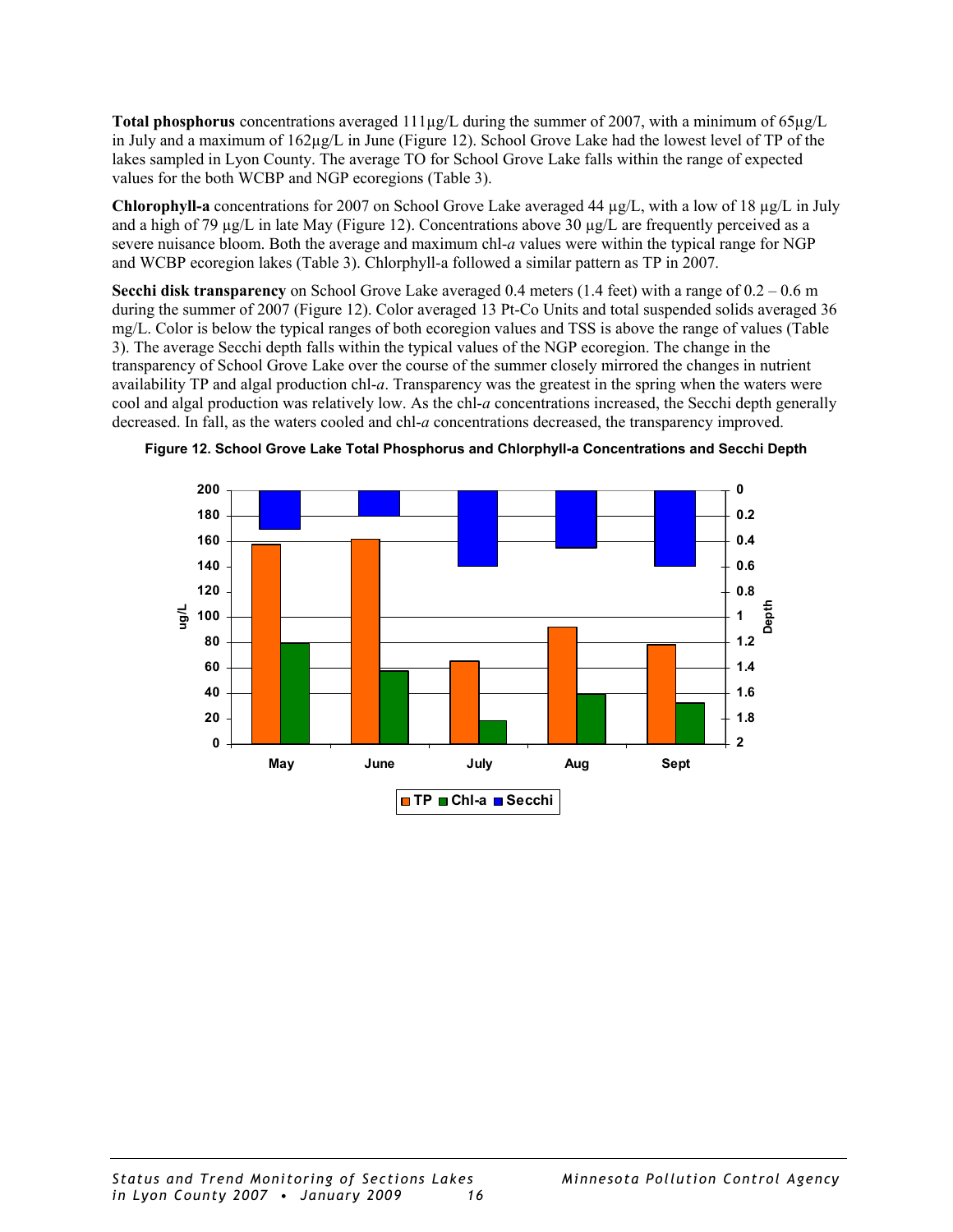### <span id="page-20-0"></span>**Results: Rock Lake (NGP)**



**Dissolved oxygen and temperature** profiles were taken monthly at site 101. The lake was well-mixed on all dates with DO concentrations remaining above 5 mg/L to the bottom of the lake (2.4 m) (Figure 13). The temperature profile also indicates a well-mixed lake, with temperatures remaining constant throughout the water column. These profiles indicate that Rock Lake is polymictic (continuously-mixing).

**Figure 13. Rock Lake Dissolved Oxygen and Temperature Profiles** 



**Rock Lake 2007 Dissolved Oxygen Profile**

#### **Rock Lake 2007 Temperature Profile**

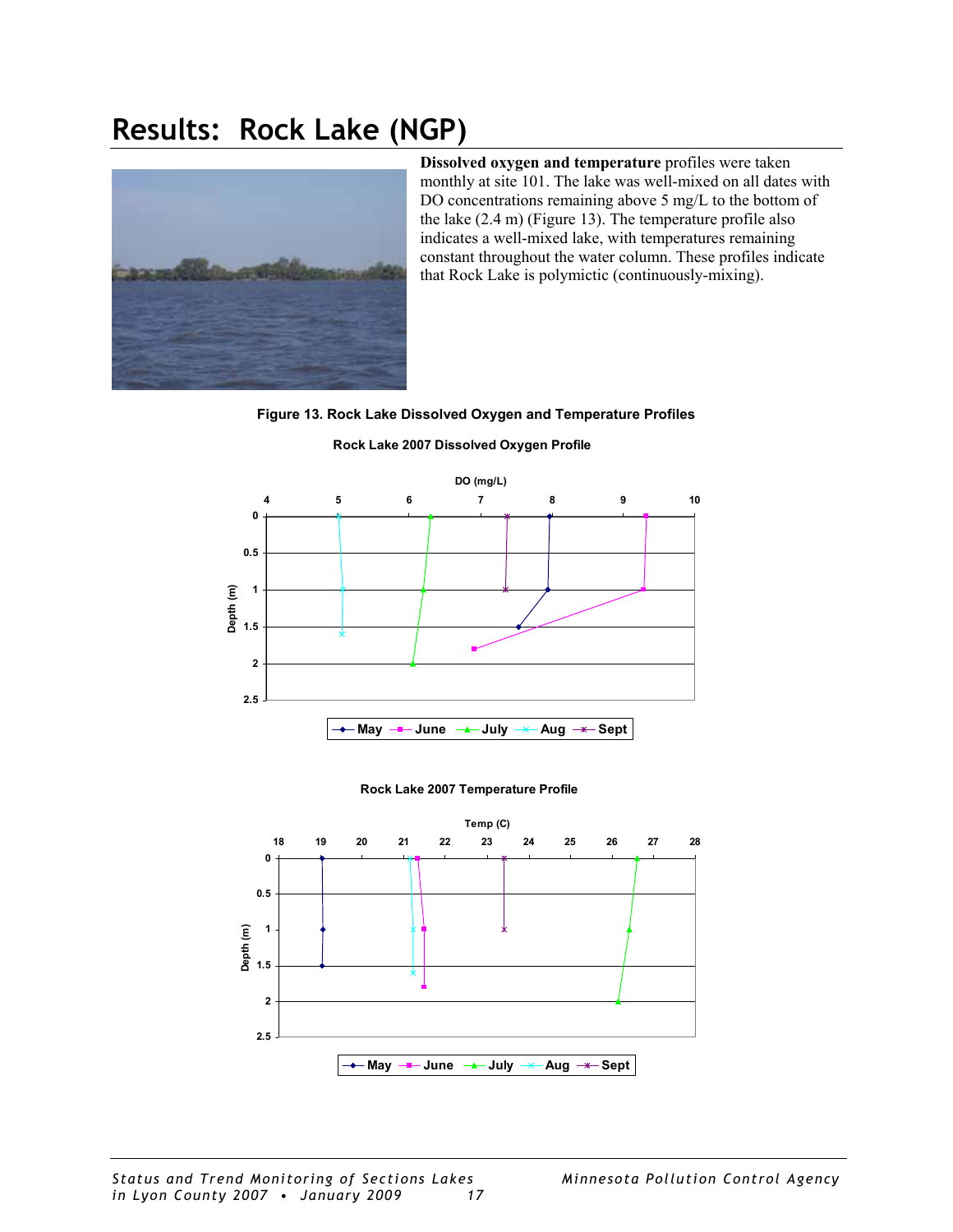<span id="page-21-0"></span>**Total Phosphorus** concentrations averaged 187 µg/L during the summer of 2007, with a minimum of 116  $\mu$ g/L in May and a maximum of 339  $\mu$ g/L in July (Figure 14). The average TP value for Rock Lake is above the typical range for the WCBP and NGP ecoregions (Table 3).

**Chlorophyll-a** concentrations for 2007 on Rock Lake averaged 26 µg/L, with a low of 21 µg/L in July and a high of 47 µg/L in late May (Figure 14). Concentrations from 20-30 µg/L are frequently perceived as a nuisance algal bloom. Both the average and maximum chl-*a* values were below the typical range for NGP and WCBP ecoregion lakes (Table 3). Chlorophyll-a nearly followed a similar pattern as TP; concentrations peaked earlier in the summer and then dropped for the remainder of the season.

**Secchi disk transparency** on Rock Lake averaged 0.25 meters (0.8 feet) with a range of 0.2 – 0.3 m during the summer of 2007 (Figure 14). Color averaged 15 Pt-Co Units and total suspended solids averaged 31 mg/L. Color is below the typical ranges of the NGP ecoregion value and TSS is above the range of values (Table 3). The average Secchi depth falls below the typical values of the NGP ecoregion. The change in the transparency of Rock Lake over the course of the summer closely mirrored the changes in nutrient availability TP and algal production chl-*a*. Transparency was the greatest in the spring when the waters were cool and algal production was relatively low. As the chl-*a* concentrations increased, the Secchi depth generally decreased. In fall, as the waters cooled, the transparency improved.



**Figure 14. Rock Lake Total Phosphorus and Chlorphyll-***a* **Concentrations and Secchi Depth**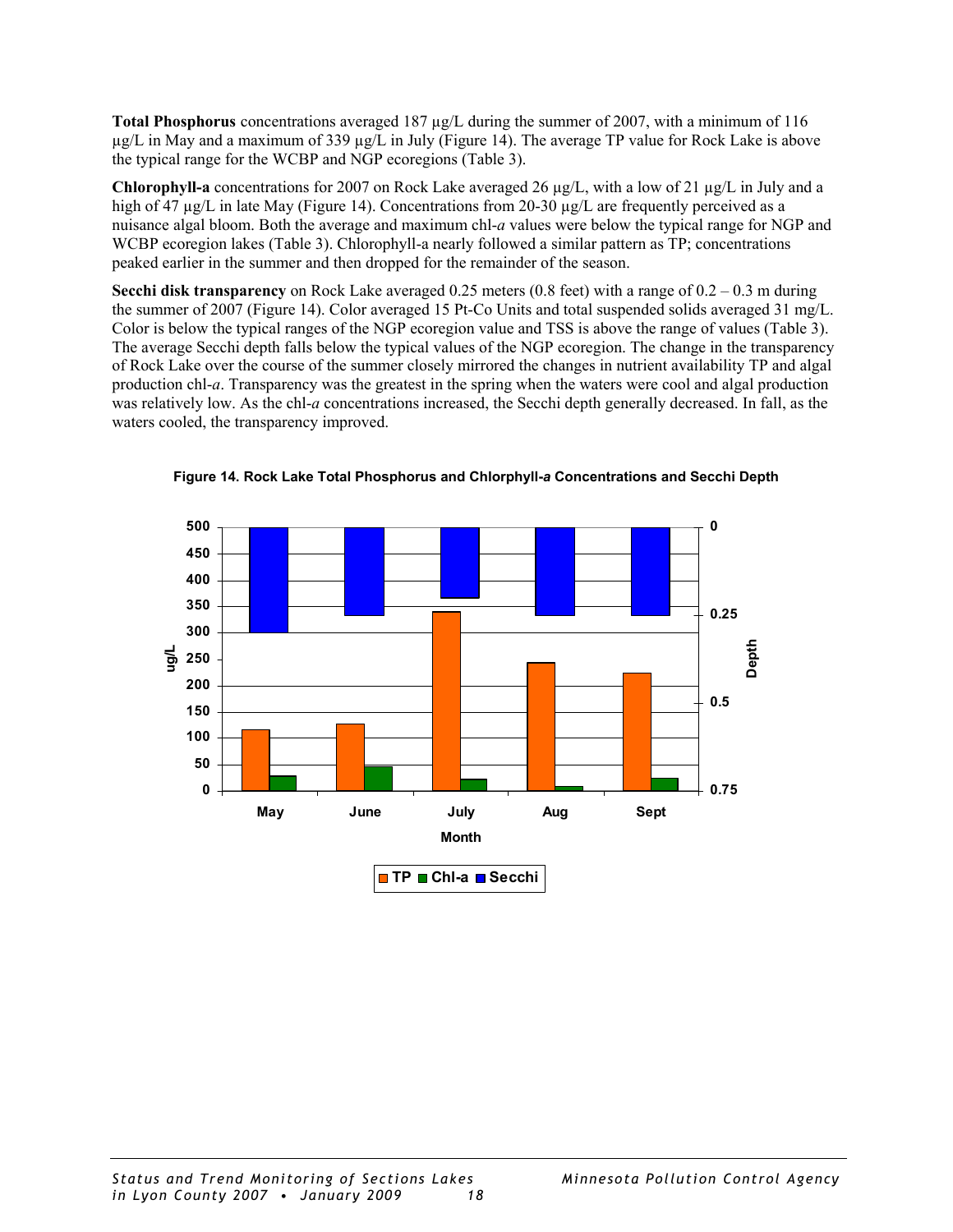## <span id="page-22-0"></span>**Trophic State Index (TSI)**

Comparisons of the individual TSI measures provides a bases for assessing the relationship among TP, chl-*a* and Secchi for the lakes (Figure 16). In general, the TSI values are in fairly close correspondence with each other. All of the lakes in Lyon County are classified as hypereutrophic.

All of the lakes showed high levels of TP with Cottonwood and Rock showing exceedingly high nutrient values. Nearly all of the lakes had corresponding high levels of chl-*a* with the exception of Rock Lake.

Rock Lake had a chl-*a* TSI value slightly low relative to TP. This suggests that Rock Lake has the potential for higher chl-*a* based on TP, but some factors such as light exclusion, rooted plant growth, and/or grazing zooplankton may limit algal production.

Secchi TSI values closely corresponded to TP TSI for the lakes in this study. School Grove and Cottonwood had the lowest transparency (higher TSI) based on TP.

Finally, chl-*a* and Secchi TSI were in good correspondences for most lakes. Rock Lake had lower transparency (higher TSI) with a low chl-*a* TSI value than anticipated. This may be in part due to the elevated total suspended inorganic solids in the lake. This may have interfered with light penetration into the water column and therefore reduced the transparency. All of the Lyon County lakes were at the high end of or above the range for total suspended solids and total inorganic suspended solids in each ecoregion.

## **Trophic Status Trend Data**

One aspect of lake monitoring is to assess trends in the condition of the lakes where possible based on MPCA, Citizen Lake Monitoring Program, or other available data in STORET. A review of data in STORET indicates there is minimal data for these lakes. None of the lakes have sufficient data to statistically assess trends, since this program typically seeks a minimum of eight years of data. However, based on available data (Figure 15), all of the lakes have had a TSI value greater than 60, and have all maintained values that would classify them as hypereutrophic each year of sampling.



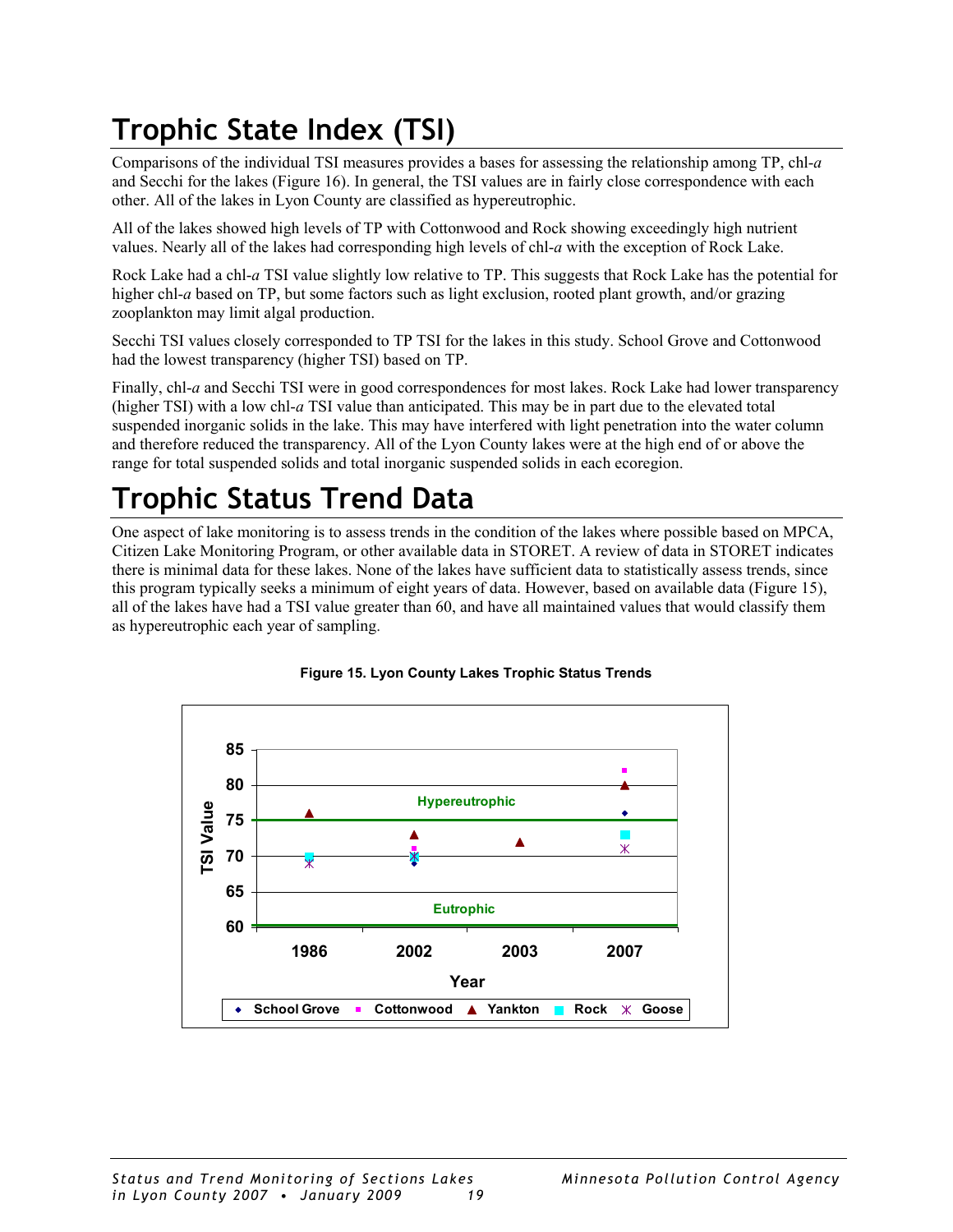## <span id="page-23-0"></span>**Modeling**

Numerous complex mathematical models are available for estimating nutrient and water budgets for lakes. These models can be used to relate the flow of water and nutrients from a lake's watershed to observed conditions in the lake. Alternatively, they may be used for estimating changes in the quality of the lake as a result of altering nutrient inputs to the lake (e.g., changing land uses in the watershed) or altering the flow or amount of water that enters the lake. To analyze the 2007 water quality of Lyon County lakes, MINLEAP (Wilson and Walker, 1989) was used.

Minnesota Lake Eutrophication Analysis Procedures was developed by MPCA staff based on an analysis of data collected from the ecoregion reference lakes. It is intended to be used as a screening tool for estimating lake conditions with minimal input data and is described in greater detail in Wilson and Walker (1989). For analysis of lakes included in this study, MINLEAP was applied as a basis for comparing the observed (2007) TP, chl-*a* and Secchi values with those predicted by the model based on the size, depth and size of the watershed for each lake.

The lakes in this study are all located near the border of the NGP and WCBP ecoregions. The watersheds are all dominated by agricultural use and drain from the NGP into the WCPB ecoregion. Cottonwood and School Grove lakes were run using WCBP ecoregion-based inputs. Goose, Yankton, and Rock lakes were run with NGP inputs. It should be noted that the model predicts in-lake TP from these inputs and subsequently predicts chl-*a* based on a regression equation of TP and Secchi based on a regression equation based on chl-*a*. A comparison of MINLEAP predicted vs. observed values is presented in Table 6.

There was often a difference between observed and MINLEAP predicted TP for most of the lakes in this report. In simple terms, this means that the observed TP is not consistent with that expected for a lake of its size, depth, and watershed area in the NGP or WCBP ecoregions. For Cottonwood and Goose Lakes, the model predicted significantly higher TP concentrations than what was observed. Cottonwood Lake lies within a large watershed relative to the lake surface area; however, contributing flow to the lake is low. The model does not take this into account and will produce a high predicted value. Goose is similar in that little to no flow from the surrounding watershed contributes to the TP within the lake. All of the lakes had high TSS values that would also indicate internal TP loading. This is caused by continuous mixing that stirs sediment from the bottom and releases nutrients into the lake. School Grove, Yankton, and Rock Lakes had relatively close observed and predicted values for the summer of 2007. All five lakes exceeded the 90 µg/l draft nutrient criteria for lakes in the NGP and WCBP ecoregions (Table 4). This suggests the possibility that these lakes could be included on a future impaired waters listing; however, further data would be needed to complete an aquatic use recreation assessment of the lakes.

## **303(d) Assessment and Goal Setting**

The federal Clean Water Act requires states to adopt water-quality standards to protect waters from pollution. These standards define how much of a pollutant can be in the water and still allow it to meet designated uses, such as drinking water, fishing and swimming. The standards are set on a wide range of pollutants, including bacteria, nutrients, turbidity and mercury. A water body is "impaired" if it fails to meet one or more water quality standards.

Under Section 303(d) of the Clean Water Act the state is required to asses all waters of the state to determine if they meet water-quality standards. Waters that do not meet standards are added to the 303(d) list and updated every even-numbered year. Once the waters are listed, an investigative study (termed a Total Maximum Daily Load (TMDL) study) is conducted to determine the source of the pollution and to set pollutant reduction goals needed to restore the waters. The MPCA is responsible for performing assessment activities, listing impaired waters, and conducting TMDL in Minnesota.

According to Table 4 the phosphorus standard for shallow lakes in the WCBP and NGP ecoregion is less than 90 µg/L for support of aquatic recreation use. For Cottonwood and Rock Lakes, it would be desirable to reduce in-lake TP concentrations from levels observed in 2007. Should in-lake TP concentrations increase, it is likely that the frequency of nuisance algal blooms would increase resulting in a degradation of transparency. All of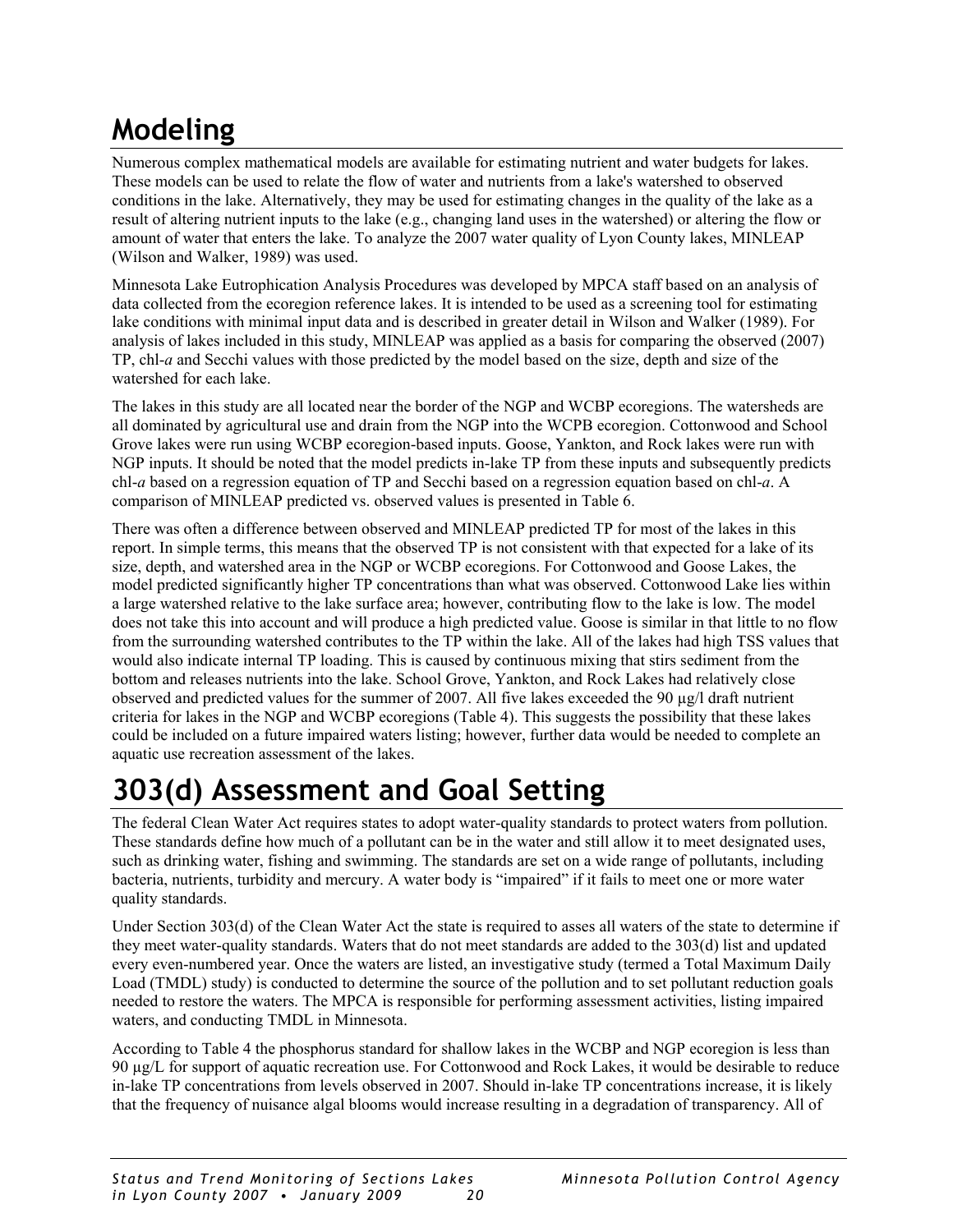<span id="page-24-0"></span>the lakes exceeded the 90 µg/L TO criteria, and had less transparency than the Secchi criteria of greater than 0.7 meters (Table 5). It would be important to reduce as much external phosphorus loading to the lake as possible to reduce the current concentrations. Considering the depth of the lakes, it appears that internal loading of phosphorus will continue to be a considerable source of nutrients to the lake.

Important considerations include land use practices in the shore land and watershed area of the lake. A more comprehensive review of land use practices in the watershed may reveal opportunities for implementing BMPs in the watershed and reducing phosphorus loading to the lake.

| Ecoregion                                                 | TP      | Chl-a    | Secchi |
|-----------------------------------------------------------|---------|----------|--------|
|                                                           | ppb     | ppb      | meters |
| NLF - Lake trout (Class 2A)                               | < 12    | $\leq 3$ | > 4.8  |
| NLF – Stream trout (Class 2A)                             | ~120    | $\leq 6$ | > 2.5  |
| NLF - Aquatic Rec. Use (Class 2B)                         | $~<$ 30 | $\leq 9$ | > 2.0  |
| NCHF – Stream trout (Class 2a)                            | ~120    | $\leq 6$ | > 2.5  |
| NCHF - Aquatic Rec. Use (Class 2b)                        | ~10     | < 14     | > 1.4  |
| NCHF – Aquatic Rec. Use (Class 2b)<br>shallow lakes       | ~< 60   | < 20     | > 1.0  |
| WCBP & NGP - Aquatic Rec. Use<br>(Class 2B)               | ~< 65   | < 22     | > 0.9  |
| WCBP & NGP - Aquatic Rec. Use<br>(Class 2b) shallow lakes | ~< 90   | $~<$ 30  | > 0.7  |

#### **Table 4. Eutrophication Standard by Ecoregion and Lake Type**  (Heiskary and Wilson, 2005)

#### **Table 5. Lyon County Lakes Aquatic Recreational Use Comparison**

| Ecoregion                                                 | ТP    | $ChI-a$ | Secchi |
|-----------------------------------------------------------|-------|---------|--------|
| WCBP & NGP - Aquatic Rec. Use<br>(Class 2b) shallow lakes | ~< 90 | $~<$ 30 | > 0.7  |
| Lyon County Lakes (2007)                                  | TP    | $ChI-a$ | Secchi |
| School Grove                                              | 352   | 44      | 0.4    |
| Cottonwood                                                | 187   | 205     | 0.2    |
| Yankton                                                   | 128   | 44      | 0.3    |
| Goose                                                     | 126   | 40      | 0.4    |
| Rock                                                      | 187   | 26      | 0.3    |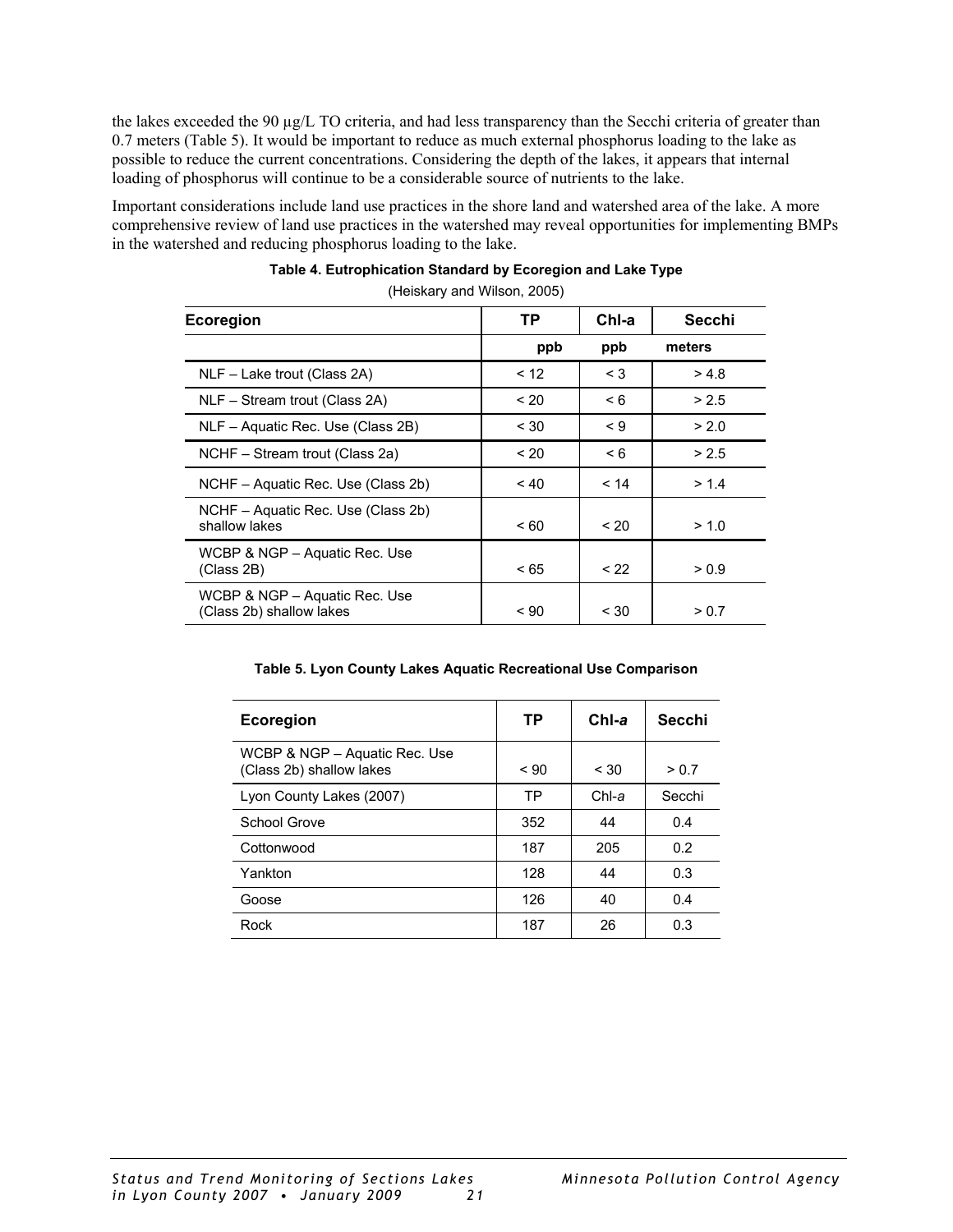<span id="page-25-0"></span>

| <b>Parameter</b>           | 200<br>Cottonwood<br><b>Observed</b>          | Cottonwood<br><b>MINLEAP</b><br><b>Predicted</b><br><b>WCBP</b> | 2007<br>Goose<br><b>Observed</b>                    | Goose<br><b>MINLEAP</b><br><b>Predicted</b> | 2007<br>Yankton<br><b>Observed</b>                                                                            | Yankton<br><b>MINLEAP</b><br><b>Predicted</b><br><b>WCBP</b> | 2007<br><b>School</b><br>Grove<br><b>Observed</b>                                                             | <b>School</b><br>Grove<br><b>MINLEAP</b><br><b>Predicted</b><br><b>WCBP</b> | <b>2007 Rock</b><br><b>Observed</b> | <b>Rock</b><br><b>MINLEAP</b><br><b>Predicted</b><br><b>NGP</b> |
|----------------------------|-----------------------------------------------|-----------------------------------------------------------------|-----------------------------------------------------|---------------------------------------------|---------------------------------------------------------------------------------------------------------------|--------------------------------------------------------------|---------------------------------------------------------------------------------------------------------------|-----------------------------------------------------------------------------|-------------------------------------|-----------------------------------------------------------------|
| $TP(\mu g/L)$              | 187                                           | 232                                                             | 126                                                 | 215                                         | 128                                                                                                           | 132                                                          | 111                                                                                                           | 98                                                                          | 187                                 | 146                                                             |
| Chl-a $(\mu g/L)$          | 205                                           | 188                                                             | 40                                                  | 168                                         | 44                                                                                                            | 82.5                                                         | 44                                                                                                            | 54                                                                          | 26                                  | 96                                                              |
| Secchi (m)                 | 0.2                                           | 0.4                                                             | 0.4                                                 | 0.4                                         | 0.25                                                                                                          | 0.6                                                          | 0.4                                                                                                           | 0.7                                                                         | 0.25                                | 0.5                                                             |
| P-Loading Rate<br>(kg/yr)  | $\mathord{\hspace{1pt}\text{--}\hspace{1pt}}$ | 4,117                                                           | $\overline{\phantom{a}}$                            | 1,002                                       | $\mathrel{{\mathop{\rightharpoonup}}\mathrel{{\mathop{\rightharpoonup}}\mathrel{{\mathop{\rightharpoonup}}}}$ | 922                                                          | $\mathrel{{\mathop{\rightharpoonup}}\mathrel{{\mathop{\rightharpoonup}}\mathrel{{\mathop{\rightharpoonup}}}}$ | 626                                                                         | $\overline{\phantom{a}}$            | 871                                                             |
| % P Retention              | --                                            | 59                                                              | $\overline{\phantom{a}}$                            | 87                                          | $\overline{\phantom{a}}$                                                                                      | 94                                                           | $\overline{\phantom{a}}$                                                                                      | 83                                                                          | $\overline{\phantom{a}}$            | 94                                                              |
| P inflow<br>$(\mu g/L)$    | $\overline{\phantom{m}}$                      | 569                                                             | $- -$                                               | 1,700                                       | $\hspace{0.05cm} -\hspace{0.05cm} -\hspace{0.05cm}$                                                           | 2,378                                                        | $\mathrel{{\mathop{\rightharpoonup}}\mathrel{{\mathop{\rightharpoonup}}\mathrel{{\mathop{\rightharpoonup}}}}$ | 565                                                                         | $\overline{\phantom{a}}$            | 2,350                                                           |
| Water Load<br>(m/yr)       | $\overline{\phantom{m}}$                      | 5.6                                                             | $\hspace{0.05cm} -\hspace{0.05cm} -\hspace{0.05cm}$ | 1.1                                         | $\hspace{0.05cm}$ $\hspace{0.05cm}$                                                                           | 0.3                                                          | $\hspace{0.05cm} \dashrightarrow$                                                                             | 0.9                                                                         | $\hspace{0.05cm} \dashrightarrow$   | 0.3                                                             |
| Outflow volume<br>(hm3/yr) | $\hspace{0.05cm}$ –                           | 7.2                                                             | $\overline{\phantom{a}}$                            | 0.6                                         | $\overline{\phantom{a}}$                                                                                      | 0.4                                                          | $\overline{\phantom{a}}$                                                                                      | 1.1                                                                         | $\overline{\phantom{a}}$            | 0.4                                                             |
| Background P               | $\overline{\phantom{a}}$                      | 32.3                                                            | $- -$                                               | 33.7                                        | $\overline{\phantom{a}}$                                                                                      | 32.1                                                         | $- -$                                                                                                         | 37.9                                                                        | $\overline{\phantom{a}}$            | 35.1                                                            |
| Residence time<br>(Years)  | --                                            | 0.3                                                             | $\hspace{0.05cm} -\hspace{0.05cm} -\hspace{0.05cm}$ | 1.9                                         | $\overline{\phantom{a}}$                                                                                      | 7.5                                                          | $- -$                                                                                                         | 2.4                                                                         | $\overline{\phantom{a}}$            | 6.1                                                             |

#### **Table 6. Observed and Modeled Summer Mean Total Phosphorus, Chlorphyll-a, and Secchi**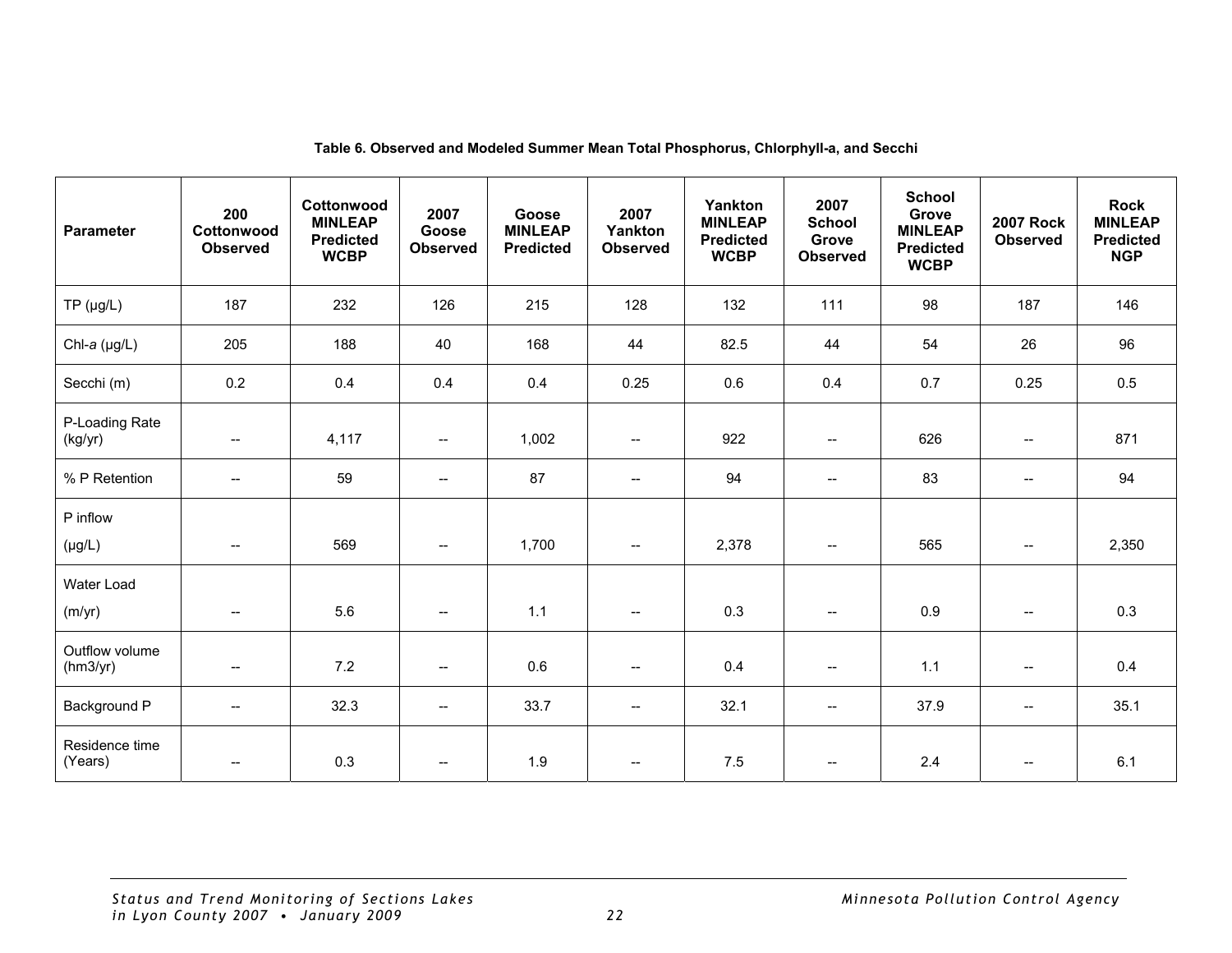#### **Figure 16. Carlson's Trophic State Index for Lyon County Lakes**  R.E. Carlson

- <span id="page-26-0"></span>TSI < 30 Classical Oligotrophy: \ Clear water, oxygen throughout the year in the hypolimnion, salmonid fisheries in deep lakes.
- TSI 30 40 Deeper lakes still exhibit classical oligotrophy, but some shallower lakes will become anoxic in the hypolimnion during the summer.
- TSI 40 50 Water moderately clear, but increasing probability of anoxia in hypolimnion during summer.
- TSI 50 60 Lower boundary of classical eutrophy: Decreased transparency, anoxic hypolimnia during the summer, macrophyte problems evident, warm-water fisheries only.
- TSI 60 70 Dominance of blue-green algae, algal scum probable, extensive macrophyte problems.
- TSI  $70 80$  Heavy algal blooms possible throughout the summer, dense macrophyte beds, but extent limited by light penetration. Often would be classified as hypereutrophic.
- TSI > 80 Algal scum, summer fish kills, few macrophytes, dominance of rough fish.

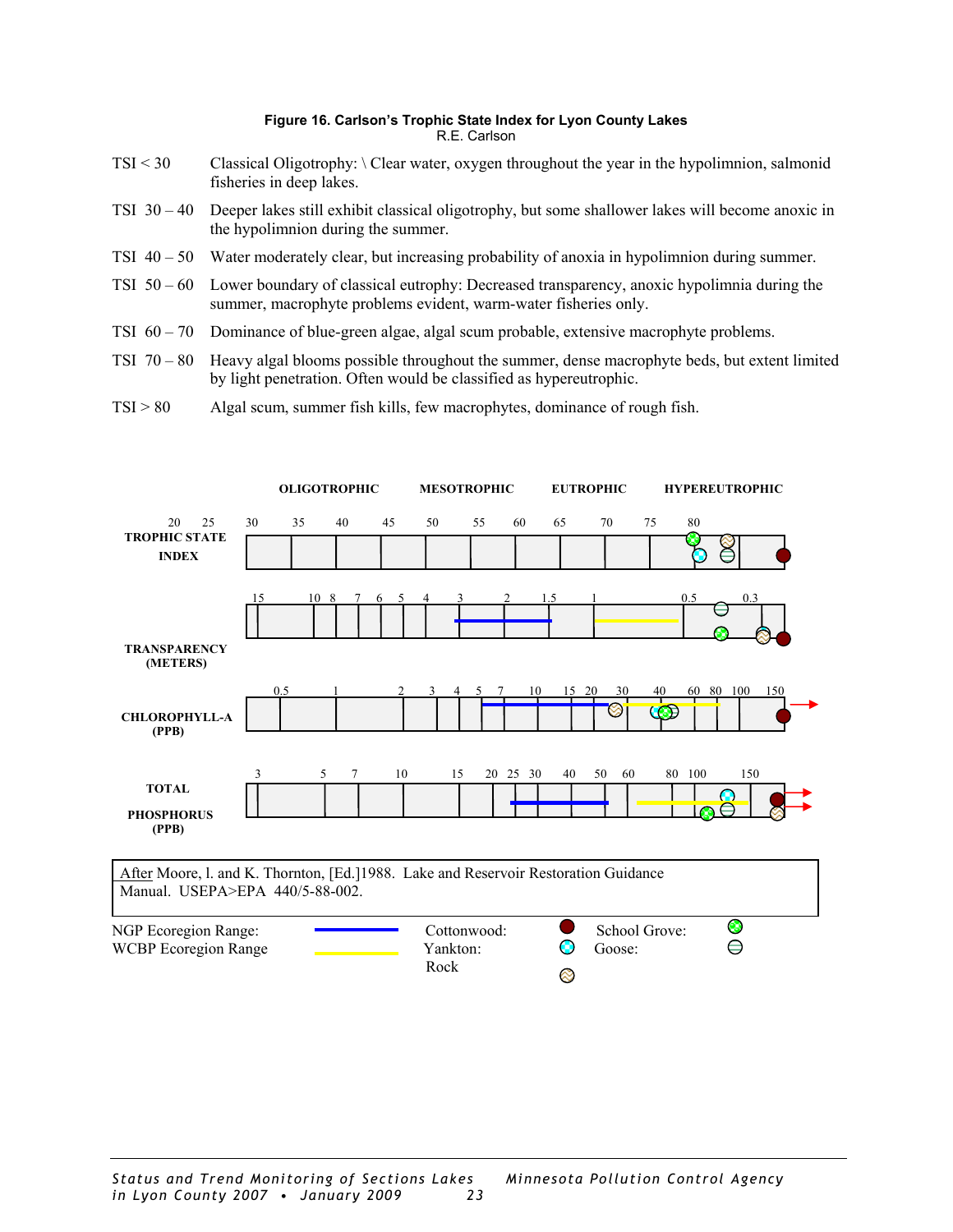### <span id="page-27-0"></span>**Appendix A**

### Glossary

**Acid Rain**: Rain with a higher than normal acid range (low pH). Caused when polluted air mixes with cloud moisture. Can make lakes devoid of fish.

**Algal Bloom:** An unusual or excessive abundance of algae.

**Alkalinity:** Capacity of a lake to neutralize acid.

**Bioaccumulation:** Build-up of toxic substances in fish flesh. Toxic effects may be passed on to humans eating the fish.

**Biomanipulation:** Adjusting the fish species composition in a lake as a restoration technique.

**Dimictic:** Lakes which thermally stratify and mix (turnover) once in spring and fall.

**Ecoregion:** Areas of relative homogeneity. EPA ecoregions have been defined for Minnesota based on land use, soils, landform, and potential natural vegetation.

**Ecosystem:** A community of interaction among animals, plants, and microorganisms, and the physical and chemical environment in which they live.

**Epilimnion:** Most lakes form three distinct layers of water during summertime weather. The epilimnion is the upper layer and is characterized by warmer and lighter water.

**Eutrophication:** The aging process by which lakes are fertilized with nutrients. *Natural eutrophication* will very gradually change the character of a lake. *Cultural eutrophication* is the accelerated aging of a lake as a result of human activities.

**Eutrophic Lake:** A nutrient-rich lake – usually shallow, "green" and with limited oxygen in the bottom layer of water.

**Fall Turnover:** Cooling surface waters, activated by wind action, sink to mix with lower levels of water. As in spring turnover, all water is now at the same temperature.

**Hypolimnion:** The bottom layer of lake water during the summer months. The water in the hypolimnion is denser and much colder than the water in the upper two layers.

Lake Management: A process that involves study, assessment of problems, and decisions on how to maintain a lake as a thriving ecosystem.

**Lake Restoration:** Actions directed toward improving the quality of a lake.

**Lake Stewardship:** An attitude that recognizes the vulnerability of lakes and the need for citizens, both individually and collectively, to assume responsibility for their care.

**Limnetic Community:** The area of open water in a lake providing the habitat for phytoplankton, zooplankton and fish.

**Littoral Community:** The shallow areas around a lake's shoreline, dominated by aquatic plants. The plants produce oxygen and provide food and shelter for animal life.

**Mesotrophic Lake:** Midway in nutrient levels between the eutrophic and oligotrophic lakes

**Meromictic:** A lake that does not mix completely

**Nonpoint Source:** Polluted runoff – nutrients and pollution sources not discharged from a single point: e.g. runoff from agricultural fields or feedlots.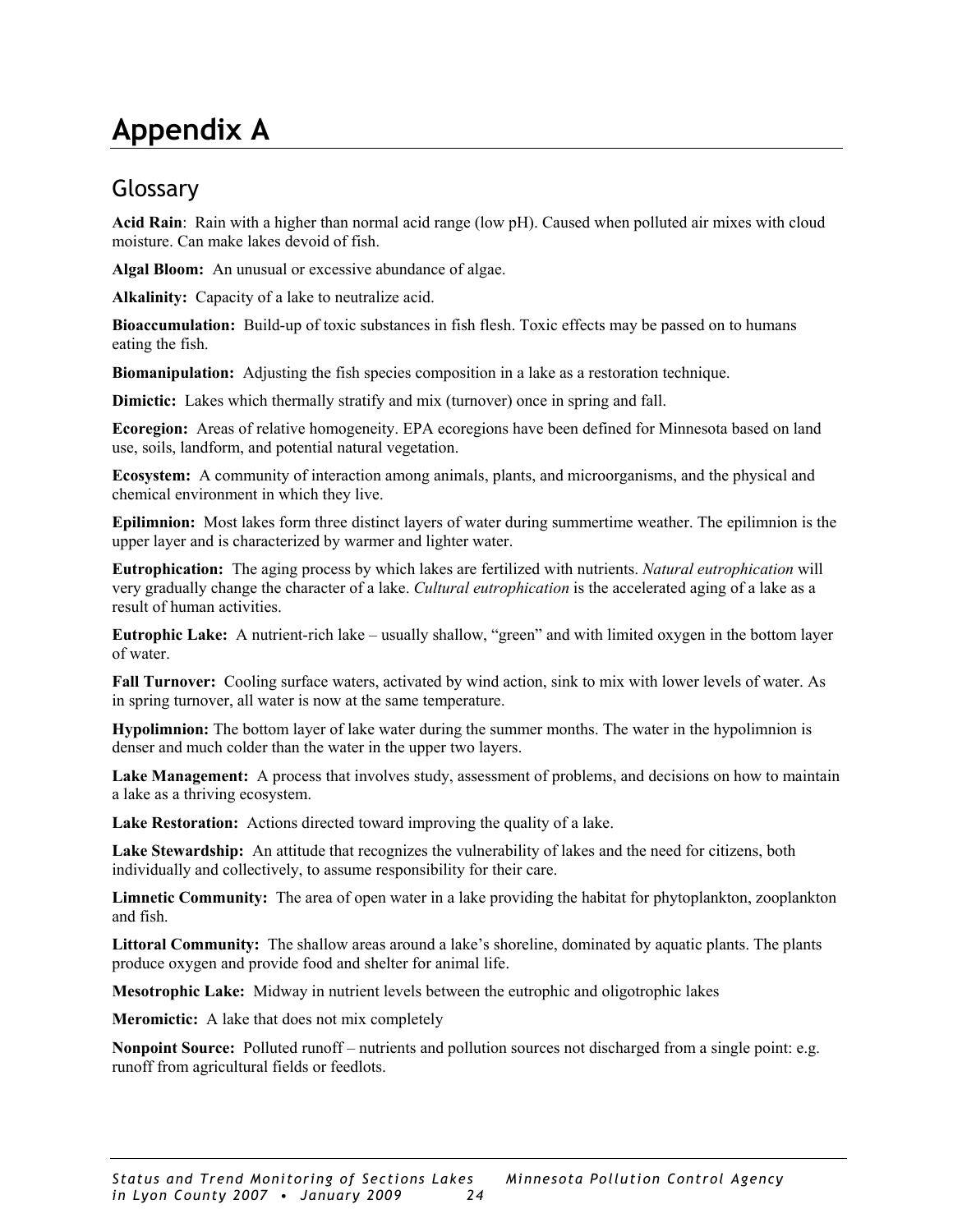**Oligotrophic Lake:** A relatively nutrient poor lake, it is clear and deep with bottom waters high in dissolved oxygen.

**pH Scale:** A measure of acidity.

**Photosynthesis:** The process by which green plants produce oxygen from sunlight, water and carbon dioxide.

**Phytoplankton:** Algae – the base of the lake's food chain, it also produces oxygen.

**Point Sources:** Specific sources of nutrient or polluted discharge to a lake: e.g. stormwater outlets.

Polymictic: A lake that does not thermally stratify in the summer. Tends to mix periodically throughout summer via wind and wave action.

**Profundal Community:** The area below the limnetic zone where light does not penetrate. This area roughly corresponds to the hypolimnion layer of water and is home to organisms that break down or consume organic matter.

**Respiration:** Oxygen consumption

**Secchi Disk:** A device measuring the depth of light penetration in water.

**Sedimentation:** The addition of soils to lakes, a part of the natural aging process, makes lakes shallower. The process can be greatly accelerated by human activities.

**Spring Turnover:** After ice melts in spring, warming surface water sinks to mix with deeper water. At this time of year, all water is the same temperature.

**Thermocline:** During summertime, the middle layer of lake water. Lying below the epilimnion, this water rapidly loses warmth.

**Watershed Storage Area:** The percentage of a drainage area labeled lacustrine (lakes) and palustrine (wetlands) on U.S. Fish and Wildlife Service National Wetlands Inventory Data.

**Zooplankton:** The animal portion of the living particles in water that freely float in open water, eat bacteria, algae, detritus and sometimes other zooplankton and are in turn eaten by planktivorous fish.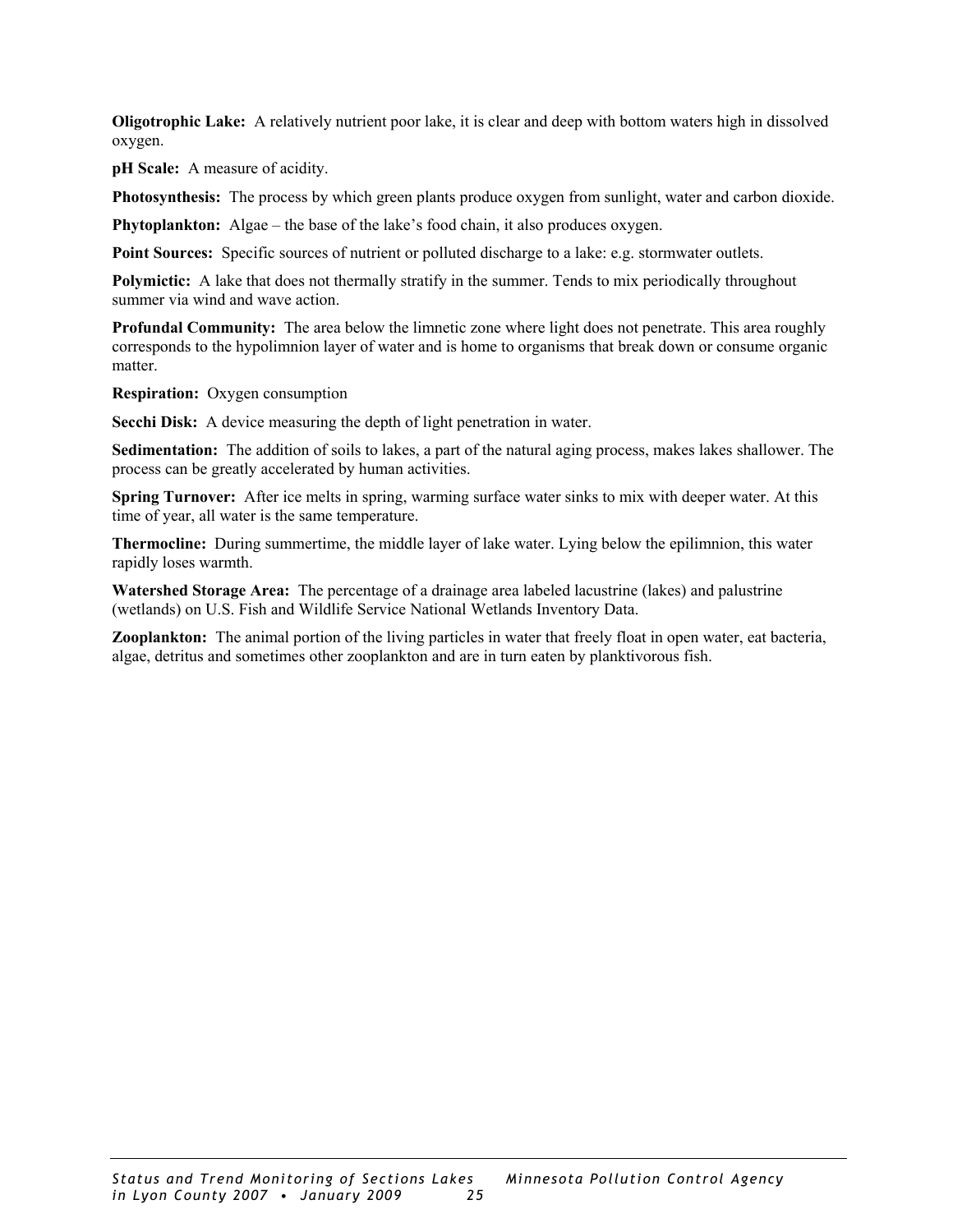### <span id="page-29-0"></span>**Appendix B**

### Water Quality Data: Abbreviations and Units

 $TP =$  total phosphorus in mg/l (decimal) or  $\mu$ g/L as whole number  $TKN = total$  Kjeldahl nitrogen in mg/l TNTP = TN:TP ratio  $pH = pH$  in SU (F=field, or L=lab)  $ALK = alkalinity$  in mg/l (lab)  $TSS =$  total suspended solids in mg/l  $TSV = total suspended volatile solids in mg/l$  $TSIN = total suspended inorganic solids in mg/l$  $TURB =$  turbidity in NTU (F=field)  $CON = conductivity in umbos/cm (F=field, L=lab)$  $CL =$  chloride in mg/l  $DO =$  dissolved oxygen in mg/l TEMP = temperature in degrees centigrade SD= Secchi disk in meters (SDF=feet) Chl-*a*= chlorophyll-a in µg/l TSI = Carlson's TSI (P=TP, S=Secchi, C=Chla)  $PHEO = pheophytin in µg/l$  $PHYS = physical appearance rating (classes=1 to 5)$  $REC = recreational$  suitability rating (classes=1 to 5)

RTP,  $RN2N3$  = remark code; k=less than, Q=exceeded holding time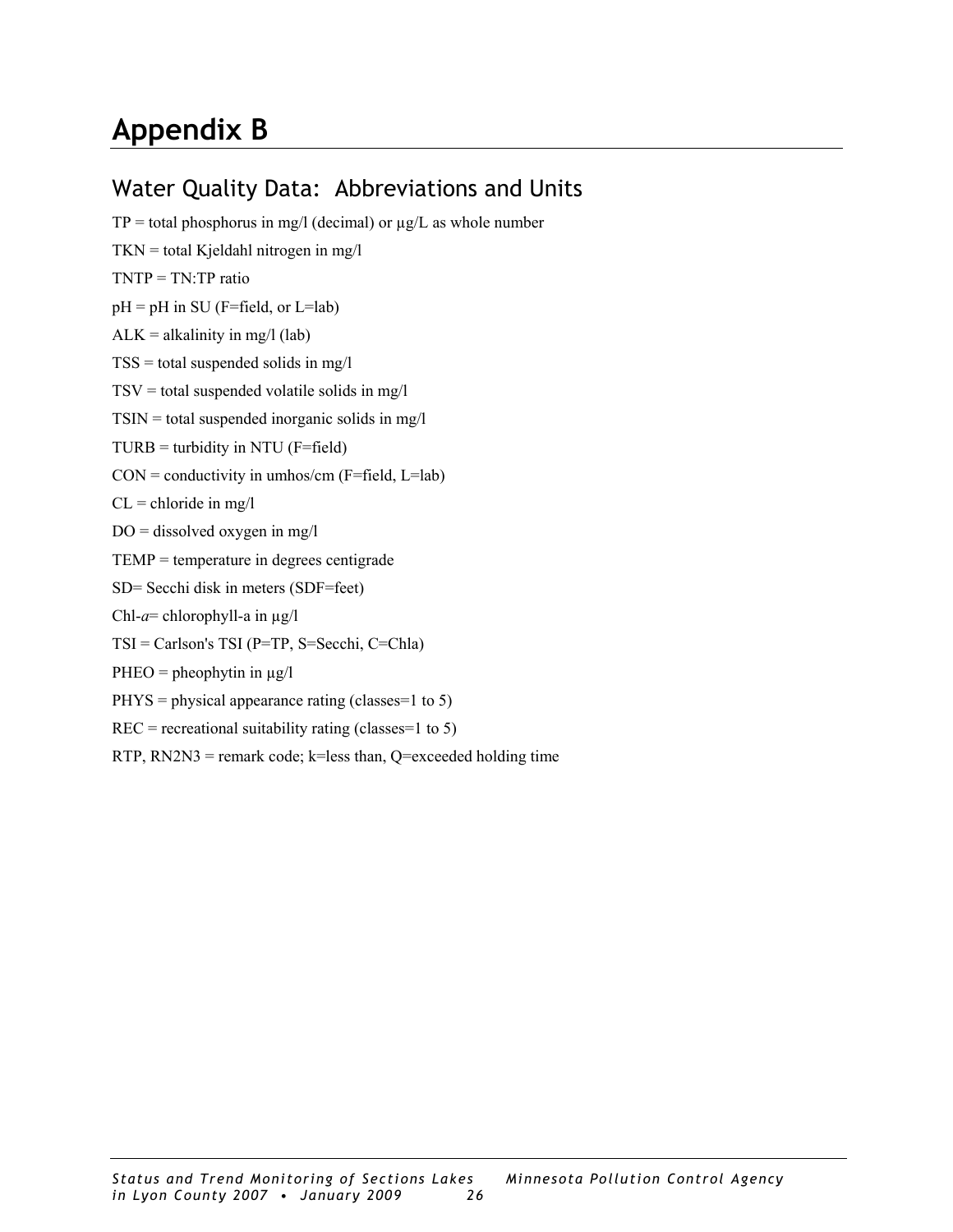### <span id="page-30-0"></span>**Appendix C**

### References

- Arneman, H.F, 1914. Soils of Minnesota. University of Minnesota, Agricultural Extension Service and U.S. Department of Agriculture.
- Carlson, R.E. 1977. A trophic state index for lakes. Limnology and Oceanography 22: 361-369.
- Heiskary, S.A. and C.B. Wilson. 1989 (updated 2005). Minnesota Lake Water Quality Assessment Report. MPCA, Water Quality Division St. Paul, MN.
- Water Year Precipitation Departure from Normal, October 2006 September 2007. Map. State Climatology Office, Minnesota Department of Natural Resources. 2007.
- Wilson, C.B. and W.W. Walker 1989. Development of lake assessment methods based upon the aquatic ecoregion concept. Lake and Reserv. Manage. 5(2):11-22.
- Zumberge, J.H. 1952. The Lakes of Minnesota. Their origin and classification. Minnesota Geological Survey. University of Minnesota Press. Minneapolis, Minnesota.